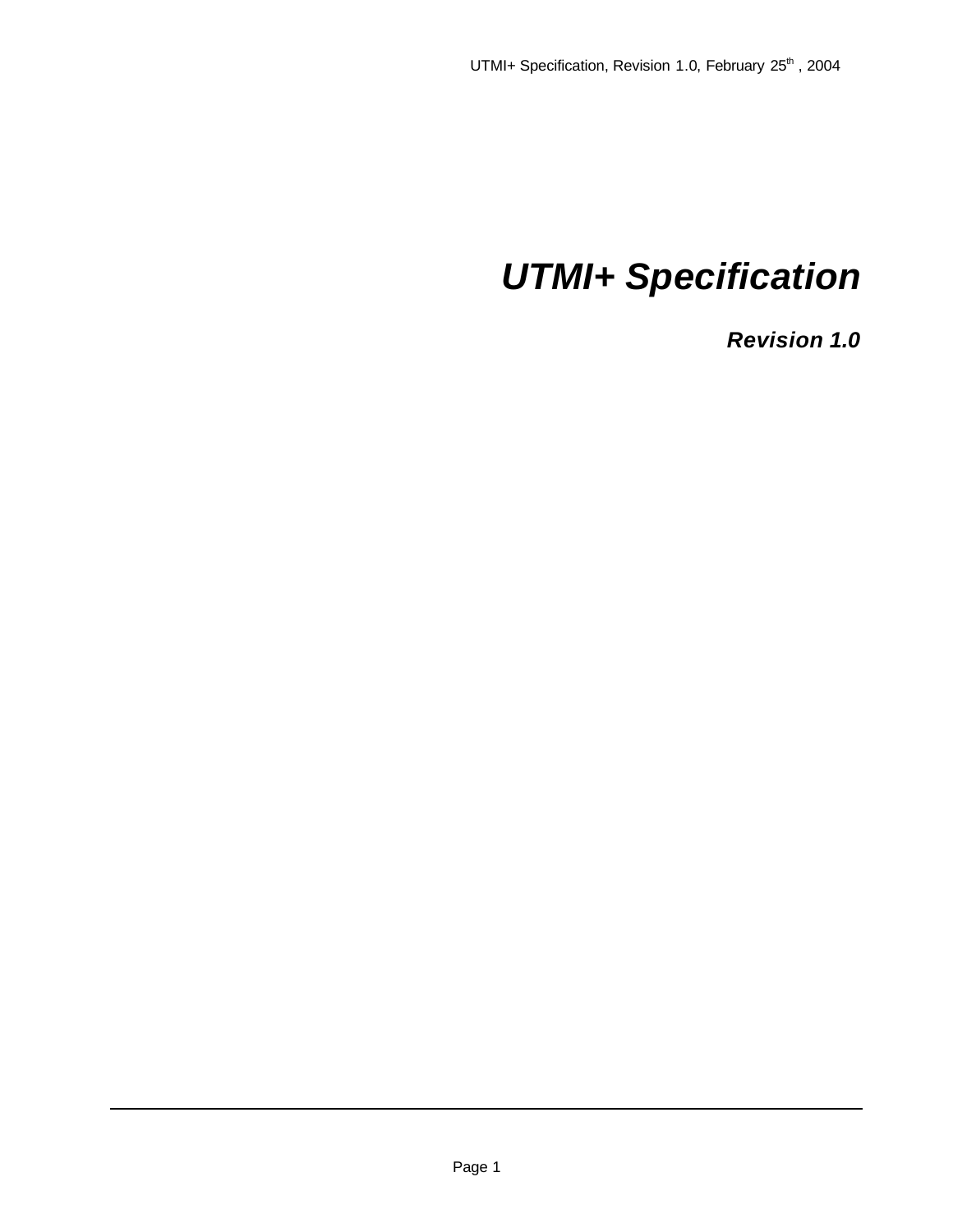| Revision           | <b>Issue Date</b>                | Comment                                                               |
|--------------------|----------------------------------|-----------------------------------------------------------------------|
| 0.7                | April 24 <sup>th</sup> , 2002    | Initial version                                                       |
| 0.71               | April 29 <sup>th</sup> , 2002    | Reworked the different levels                                         |
| 0.72               | June 4 <sup>th</sup> , 2002      | Extended definition of OpMode                                         |
|                    |                                  | Added outline on how to implement multi-port host controllers using   |
|                    |                                  | UTMI+                                                                 |
| 0.8                | June 17 <sup>th</sup> , 2002     | Promoted to version 0.8 to allow review by OTG workgroup members      |
| 0.81               | July 3rd, 2002                   | Clarified Optional charge pump, rewording for grammer and clarity     |
| 0.82               | July 22 <sup>nd</sup> , 2002     | Added signal IdPullup                                                 |
|                    |                                  | Added signal FsSerialMode and legacy interface signals                |
|                    |                                  | Added signal TxBitstuffEnable / TxBitstuffEnableH                     |
|                    |                                  | Removed signal SessEnd                                                |
| 0.83               | October 23rd, 2002               | Changed FsSerialMode into FsLsSerialMode                              |
|                    |                                  | Added SessEnd signal back because there is still uncertainty that an  |
|                    |                                  | OTG system will work without this signal in all conditions.           |
|                    |                                  | Added clarifications                                                  |
| 0.9 <sub>rc</sub>  | January 8 <sup>th</sup> , 2003   | Added clarification of long EOP generation                            |
|                    |                                  | Modified suspend/resume behaviour in host mode                        |
|                    |                                  | Changed IdPullup timing                                               |
|                    |                                  | Added chapter on T&MT connector                                       |
| 0.9 <sub>rc2</sub> | January 17 <sup>th</sup> , 2003  | Added section on ambiguities in UTMI v1.05 spec                       |
|                    |                                  | Added clarification on HostDisconnect signal when PHY is in suspend   |
| 0.9 <sub>rc3</sub> | February $7th$ , 2003            | Changed TermSelect definition for LS devices                          |
|                    |                                  | Changed clarification for RxActive/RxValid during transmit            |
|                    |                                  | Added clarification for LineState                                     |
| 0.9                | February 21st, 2003              | Added more clarification to LineState                                 |
|                    |                                  | Promoted to version 0.9 by OTG workgroup                              |
| 0.91               | October 13 <sup>th</sup> , 2003  | Changed time between IdPullup being asserted and IdDig having a valid |
|                    |                                  | value.                                                                |
|                    |                                  | <b>Updated LineState tables</b>                                       |
|                    |                                  | Changed behaviour of OpMode during chirp sequence                     |
|                    |                                  | Updated disclaimer                                                    |
| 0.92               | November 13th, 2003              | Changed time T1 during resume to be minimum 16 LS bit times. This     |
|                    |                                  | allows the transceiver to complete the resume signaling in a correct  |
|                    |                                  | way.                                                                  |
| 1.0                | February 25 <sup>th</sup> , 2004 | Version approved by the Promoters and Adopters of UTMI+/ULPI          |

"The present Specification has been circulated for the sole benefit of legally-recognized Promoters, Adopters and Contributors of the Specification. All rights are expressly reserved, including but not limited to intellectual property rights under patents, trademarks, copyrights and trade secrets. The respective Promoter's, Adopter's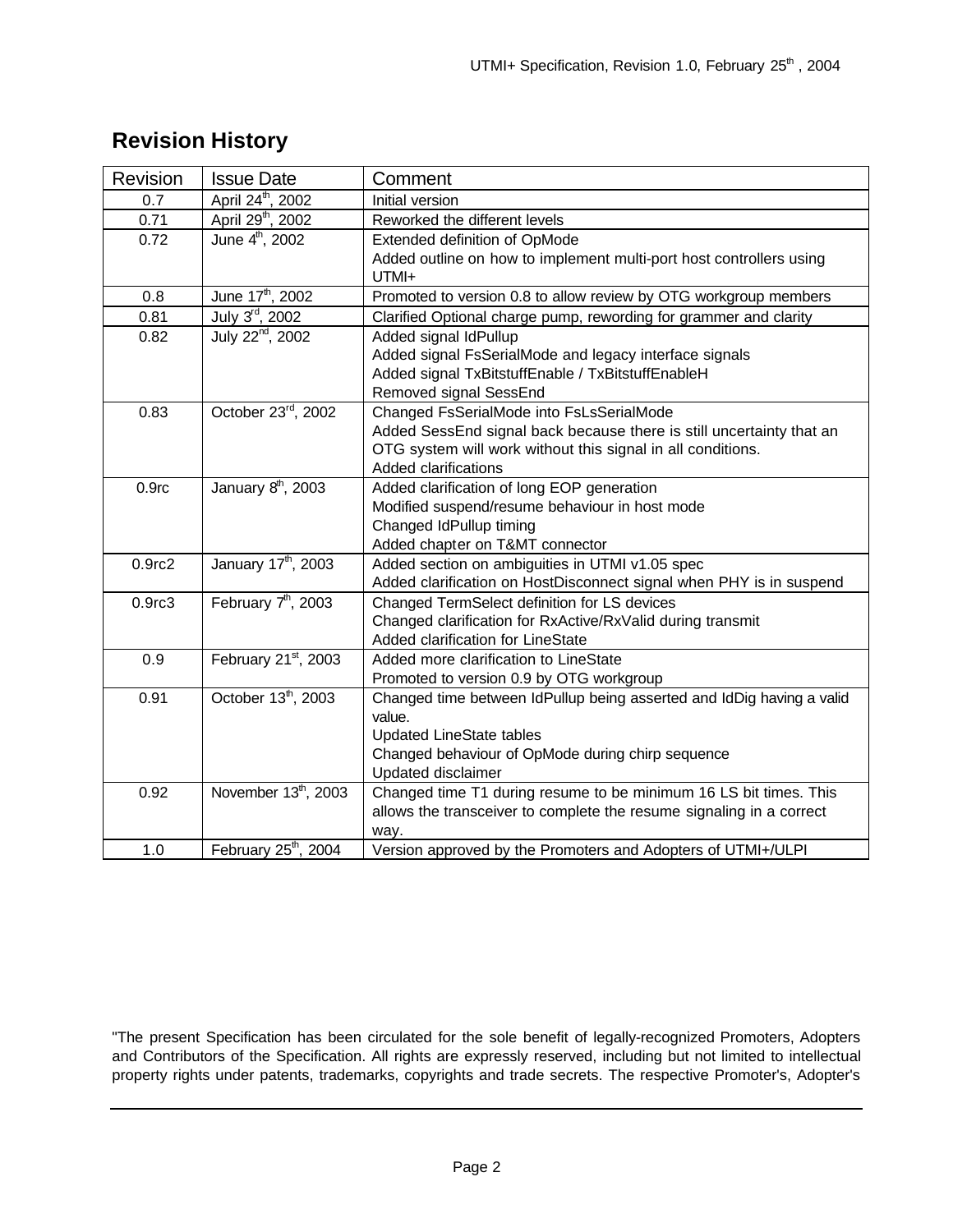or Contributor's agreement entered into by Promoters, Adopters and Contributors sets forth their conditions of use of the Specification."

# **Table of Contents**

| 1 <sup>1</sup> |                                                                                                                |  |
|----------------|----------------------------------------------------------------------------------------------------------------|--|
|                |                                                                                                                |  |
|                |                                                                                                                |  |
|                |                                                                                                                |  |
|                |                                                                                                                |  |
| 2.             |                                                                                                                |  |
|                |                                                                                                                |  |
|                |                                                                                                                |  |
|                | 2.2 UTMI+ level 1 : USB2.0 peripherals, host controllers and On-the-Go devices (HS and FS only) 9              |  |
|                | 2.2.1                                                                                                          |  |
|                | 2.2.2                                                                                                          |  |
|                | 2.2.3                                                                                                          |  |
|                | 2.2.4                                                                                                          |  |
|                | 2.2.5                                                                                                          |  |
|                | 2.3 UTMI+ level 2 : USB2.0 peripherals, host controllers and On-the-Go devices (HS / FS / LS / no hub          |  |
|                |                                                                                                                |  |
|                |                                                                                                                |  |
|                | 2.3.2                                                                                                          |  |
|                |                                                                                                                |  |
|                | 2.4 UTMI+ level 3 : USB2.0 peripherals, host controllers and On-the-Go devices (HS / FS / LS / preamble)<br>20 |  |
|                | 2.4.1                                                                                                          |  |
|                | 2.4.2                                                                                                          |  |
| 3.             |                                                                                                                |  |
|                |                                                                                                                |  |
|                |                                                                                                                |  |
|                |                                                                                                                |  |
|                | 3.4 Selection of different signaling modes for upstream and downstream facing ports  25                        |  |
| 4.             |                                                                                                                |  |

# **Figures**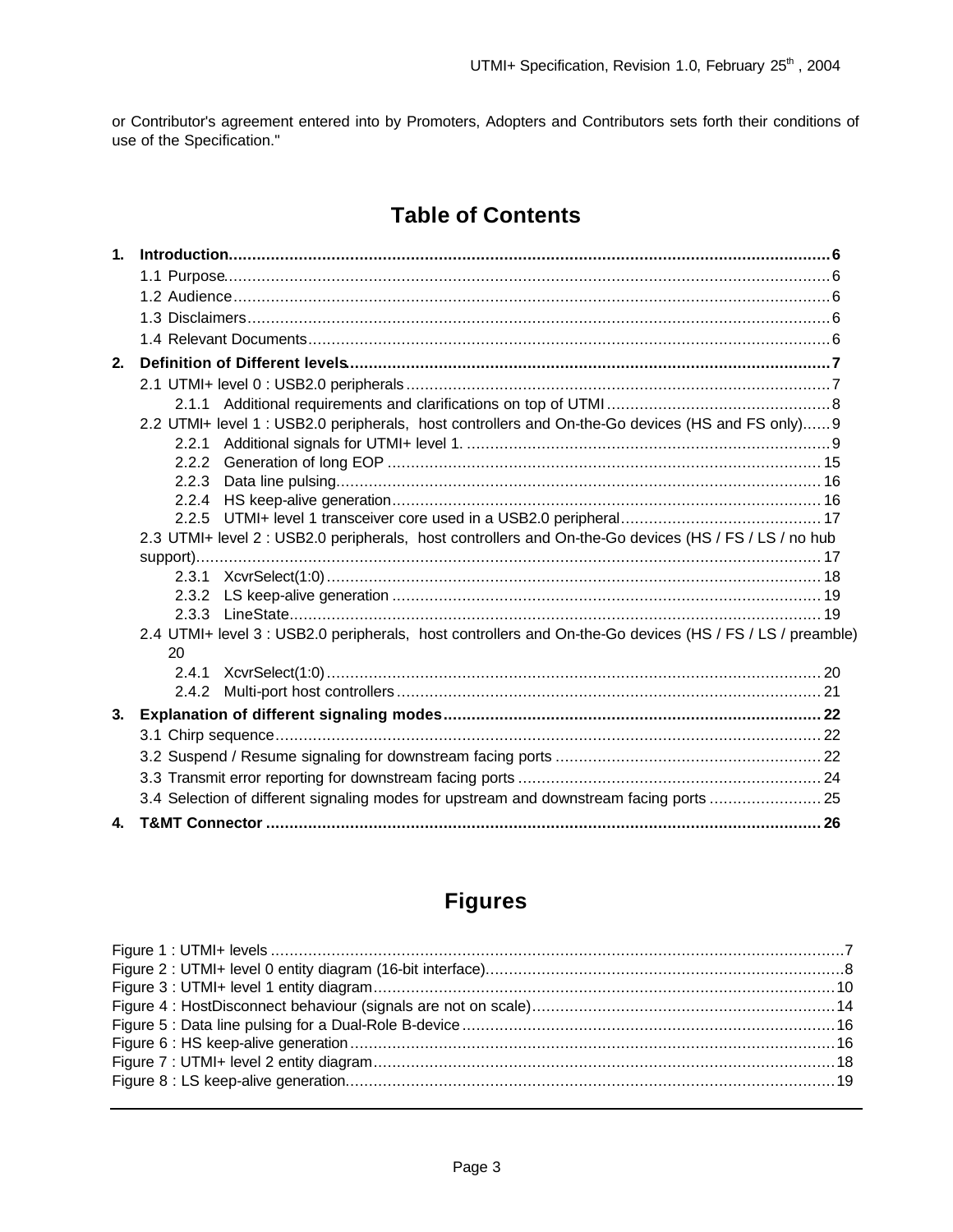# **Tables**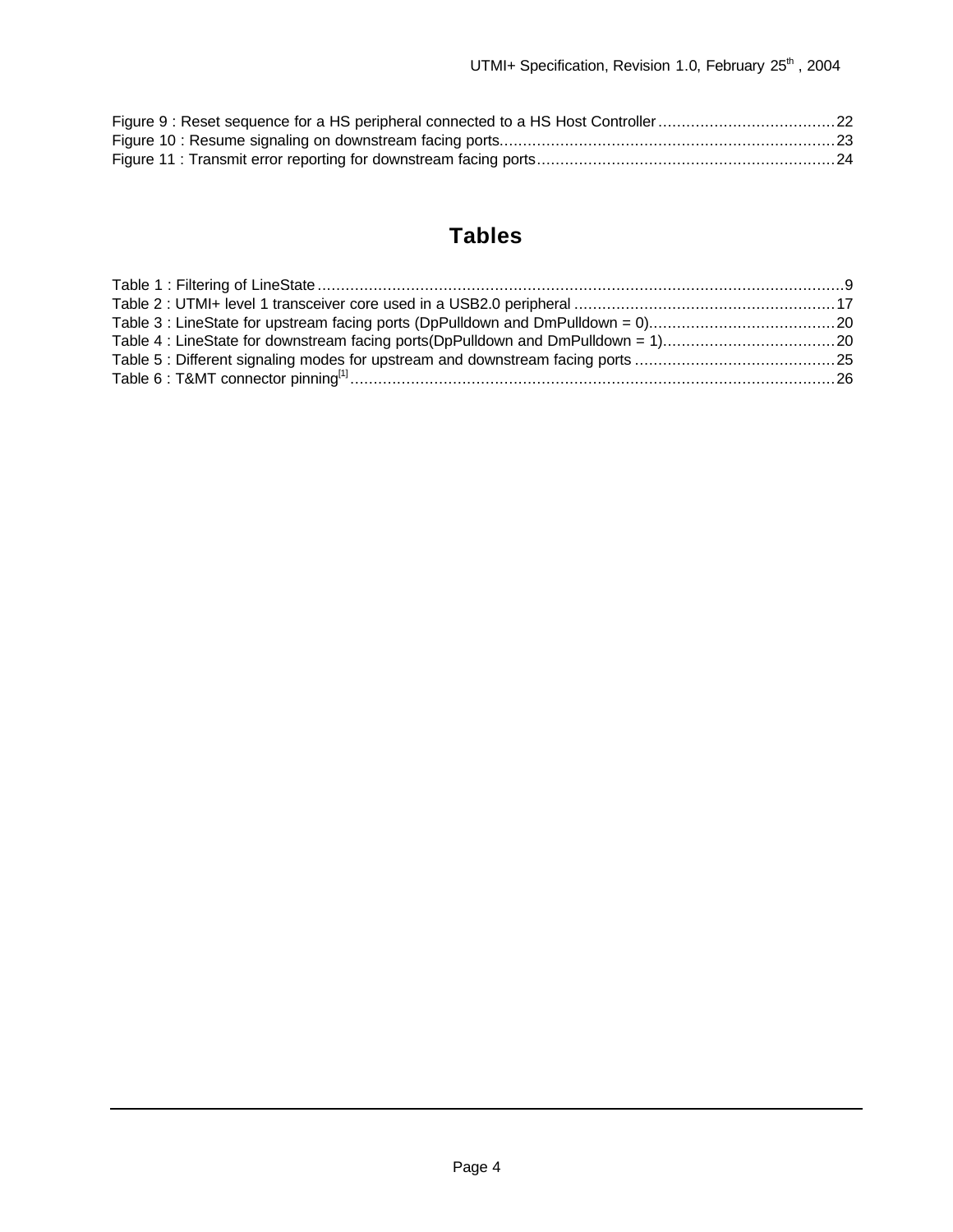# **Acronyms and Terms**

| FS              | <b>Full-Speed</b>                       |
|-----------------|-----------------------------------------|
| <b>HS</b>       | High-Speed                              |
| IС              | <b>Integrated Circuit</b>               |
| LS              | Low-Speed                               |
| <b>OTG</b>      | On-The-Go                               |
| SE <sub>0</sub> | Single Ended Zero                       |
| <b>USB</b>      | <b>Universal Serial Bus</b>             |
| USB-IF          | <b>USB</b> Implementers Forum           |
| <b>UTMI</b>     | USB 2.0 Transceiver Macrocell Interface |

# **Contributors**

| <b>Bart Vertenten</b>     | Philips                    |
|---------------------------|----------------------------|
| Srinivas Pattamatta       | Philips                    |
| Jerome Tjia               | Philips                    |
| Chung Wing Yan            | Philips                    |
| Farran Mackay             | Philips                    |
| Chris Kolb                | ARC                        |
| <b>Christopher Meyers</b> | ARC                        |
| David Cobbs               | Cypress                    |
| David Wooten              | Cypress                    |
| Eric Huang                | Synopsys                   |
| Ravikumar Govindaraman    | Synopsys                   |
| Saleem Mohammad           | Synopsys                   |
| Michael Pennell           | SMSC                       |
| Nabil Takla               | Innovative                 |
| Paul Berg                 | MCCI                       |
| Peter Hirt                | <b>ST Microelectronics</b> |
| Alok Kaushik              | <b>ST Microelectronics</b> |
| Rob Douglas               | <b>Mentor Graphics</b>     |
| Andy King                 | <b>Mentor Graphics</b>     |
| Zong Liang Wu             | TransDimension             |
| Hemal Doshi               | Portalplayer Inc           |
|                           |                            |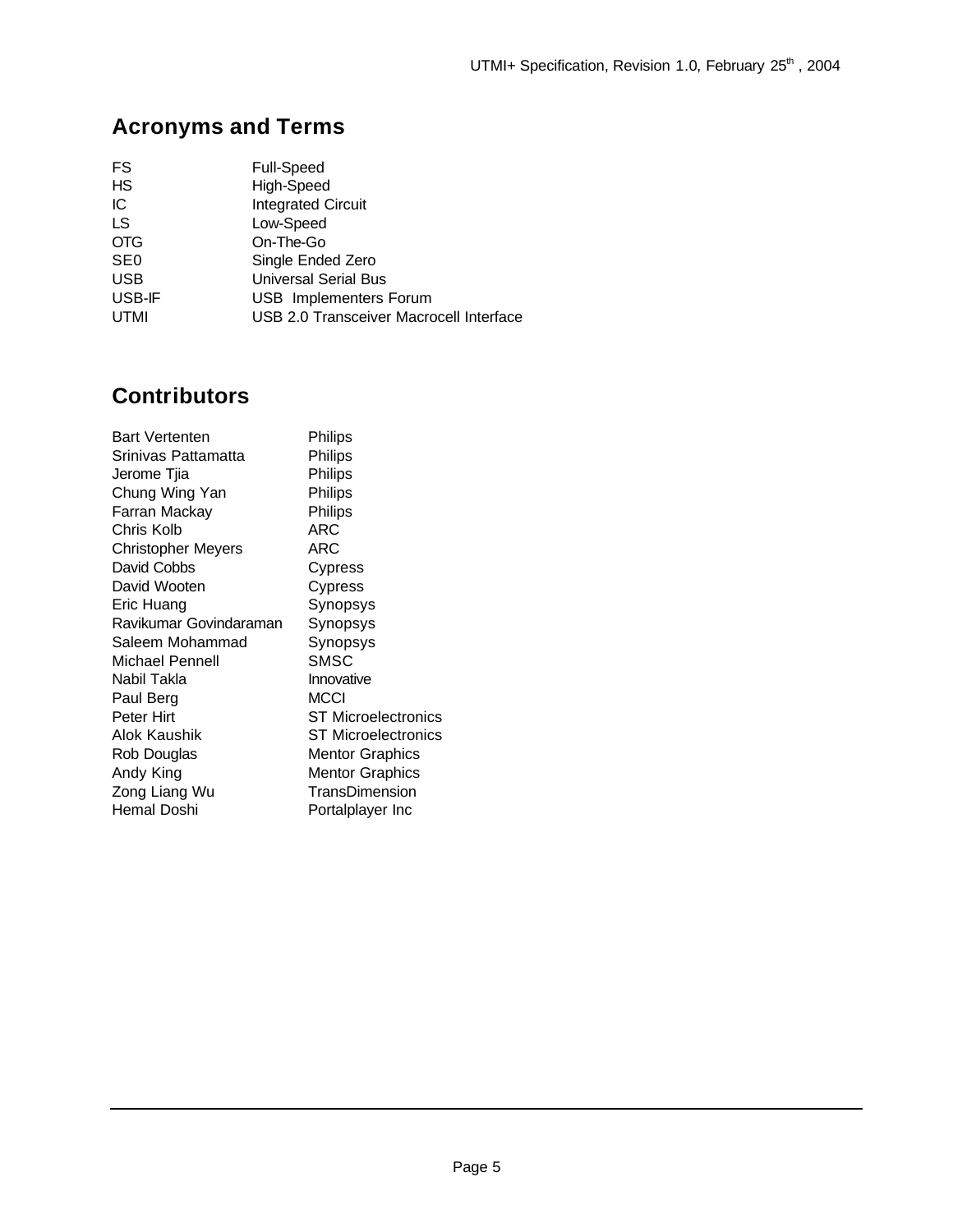# **1. Introduction**

### **1.1 Purpose**

The purpose of this document is to specify an interface to which USB 2.0 ASIC, ASSP, discrete PHY, system peripherals and IP vendors can develop USB2.0 products. The existing UTMI specification describes an interface only for USB2.0 peripherals. The UTMI specification can not be used to develop USB 2.0 host or On-The-Go peripherals. The intention of this UTMI+ specification is to extend the UTMI specification to standardize the interface for USB 2.0 hosts and USB 2.0 On-The-Go peripherals. The UTMI+ specification defines and standardizes the interoperability characteristics with existing USB 2.0 hosts and peripherals.

### **1.2 Audience**

This document is intended for developers and vendors of USB 2.0 ASIC, ASSP, discrete PHY, system, peripheral and IP products.

# **1.3 Disclaimers**

This document is a recommendation of the contributors indicated in the title pages. It does not necessarily reflect the position of their respective companies, the OTG working group, or the position of the USB-IF.

### **1.4 Relevant Documents**

- USB 2.0 Transceiver Macrocell Interface Specification, version 1.05, Steve McGowan, March 29<sup>th</sup>, 2001
- USB 2.0 Transceiver and Macrocell Tester(T&MT) Interface Specification, Wes Talarek, version 1.2, April  $4<sup>th</sup>$ , 2001
- On-The-Go Supplement to the USB 2.0 Specification (www.usb.org/developers/onthego)
- USB 2.0 Specification (www.usb.org/developers/docs.html)
- OTG Certification Specification Revision 0.7
- ECN 27% Resistor (www.usb.org/app/members/ecn\_html)
- OTG Labeling Specification Revision 0.63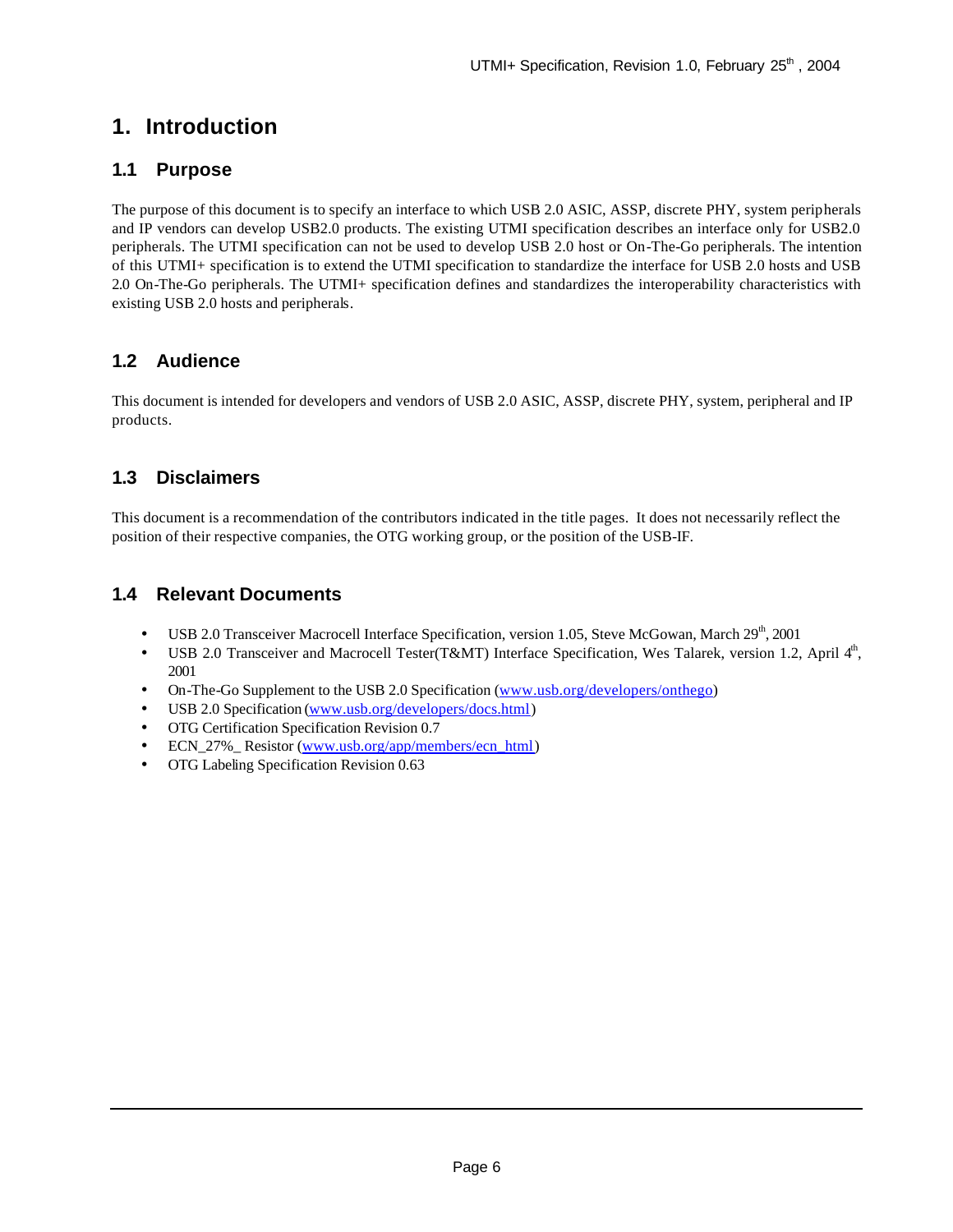# **2. Definition of Different levels**

The level of complexity needed for a high-speed USB On-The-Go peripheral can be very different. Especially the complexity needed for the host controller part is very dependent on the targeted peripheral list. Therefore the UTMI+ specification is built up in progressive levels. The base (level 0) for UTMI+ is the UTMI specification version 1.05[1]. Level 1 is targeted for USB On-The-Go Dual-Role-Devices that must be capable of generating HS and FS traffic. Level 2 adds the possibility of generating LS traffic towards LS devices that are directly connected to the USB On-The-Go DRD. Finally, Level 3 adds the possibility to have also USB 2.0 FS hubs in the USB tree and let the host controller part of the USB On-The-Go DRD communicate with LS devices that are connected to the USB FS hub controller.

Any transceiver core that is developed to a given level shall be compliant with all levels below that level.

In Figure 1, a general overview is given on how the different levels layer on each other.





### **2.1 UTMI+ level 0 : USB2.0 peripherals**

The base of the UTMI+ specification is the UTMI specification version 1.05. This is defined as UTMI+ level 0. The transceiver cores that pretend to be UTMI+ level 0 compliant can be used in a USB2.0 peripheral design. These cores cannot be used to implement USB2.0 Hosts or On-the-Go peripherals without additional logic.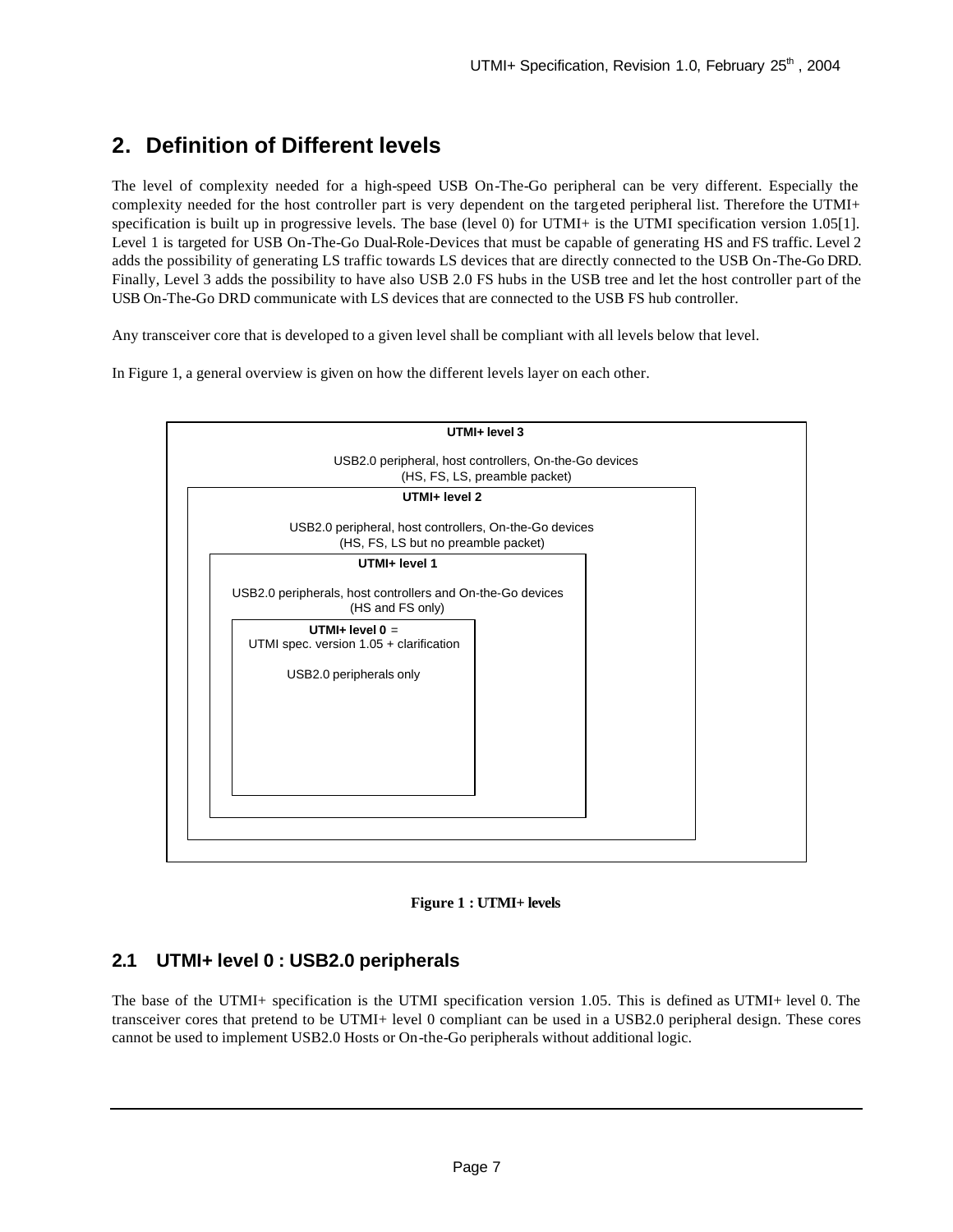

**Figure 2 : UTMI+ level 0 entity diagram (16-bit interface)**

During the implementation of UTMI+, it was found that some parts of the UTMI spec were not clearly specified or could be interpreted in different ways. This caused that integration of UTMI transceiver from one vendor with the USB device core from another vendor was not always working. To remove these problems from future designs any core that is UTMI+ compliant must implement the requirements described in section 2.1.1.

For more details on how to implement a UTMI+ level 0 transceiver see also the UTMI spec<sup>[1]</sup>. In Figure 2 a general overview is given of all interface signals needed for UTMI+ level 0 transceiver with 16-bit interface. For a UTMI+ level 0 transceiver with 8-bit interface the TXValidH, RXValidH, DataBus16\_8, DataIn(15:8) and DataOut(15:8) signals are not needed.

#### **2.1.1 Additional requirements and clarifications on top of UTMI**

#### **2.1.1.1 Use of LineState for timers**

The UTMI spec mentions several times that LineState is the most accurate signal to be used for timing a certain state on the USB bus. It is not a hard requirement for the USB device core designer to use this signal. He can use whatever method he wants as long as correct behavior on the USB bus is guaranteed without forcing additional constraints on the PHY design.

#### **2.1.1.2 LineState filtering**

Minimal filtering should be applied to LineState to ensure that skew on the DP/DM signals does not generate unwanted SE0 or SE1 states between J and K states. For instance, for FS mode Table 7-9 of the USB 2.0 Specification identifies the "Width of SE0 interval during differential transition" to be 14ns max. These SE0 states are noise to the SIE and should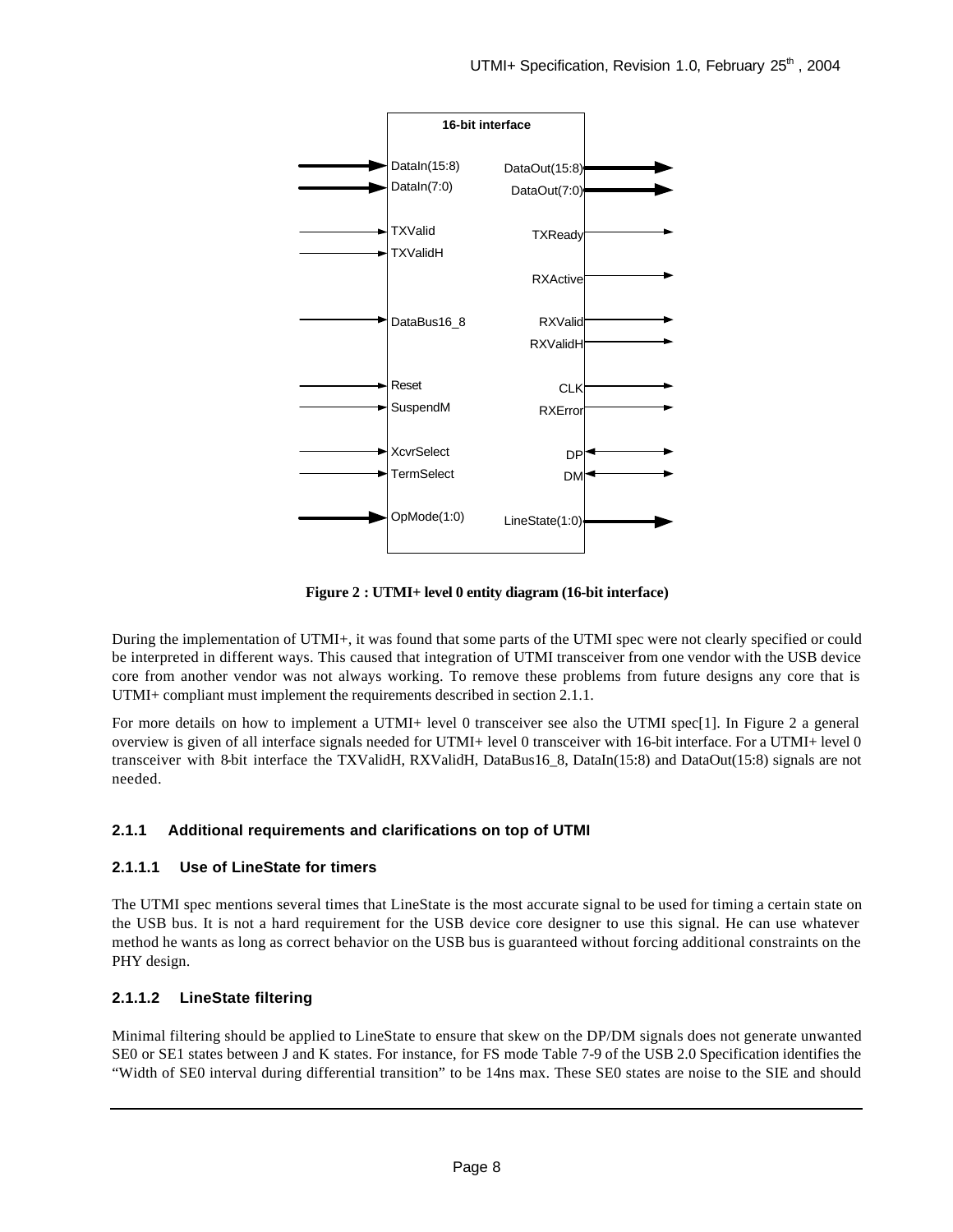not be propagated by LineState. To be able to filter worst case SE0 noise, the transceiver should implement filtering as indicated in Table 1.

Filtering should only occur on an SE0. If during filtering the SE0 a non-SE0 event occurs then the filtering should stop and linestate behaviour continues as previously.

| Bus speed                 | 8-bit interface $(CLK = 60MHz)$ | 16-bit interface $(CLK = 30 MHz)$ |
|---------------------------|---------------------------------|-----------------------------------|
| Low-speed mode filtering  | 14 CLK cycles                   | 7 CLK cycles                      |
| Full-speed mode filtering | 2 CLK cycles                    | 1 CLK cvcle                       |
| High-speed mode filtering | 2 CLK cycles                    | 1 CLK cvcle                       |

#### **Table 1 : Filtering of LineState**

#### **2.1.1.3 RxActive/RxValid during transmit**

The UTMI PHY must internally block the USB receive path once a USB transmit has begun. The receive path can be unblocked when the internal Squelch (HS) or SE0-to-J (FS/LS) is seen.

#### **2.1.1.4 TxReady behavior when not bitstuffing**

TxReady must be used in chirp mode. If TxReady is not asserted by the UTMI PHY when the USB device core was sending a chirp, it can cause the device core to lock-up if the device core is holding the transmit data on the bus until it sees TxReady asserted. By explicitly requiring that TxReady must be asserted for all transmit data including chirp data, this problem can be avoided.

#### **2.1.1.5 Receive End Delay**

At the end of page 59 of the UTMI spec v.1.05 there is a contradiction between the number of bit times and the number of clock cycles for Total Receive End Delay for an interface running at 30MHz. 6 30 MHz clock cycles is actually 96 bit times. For a 16 bit transceiver interface, the Total Receive End Delay must be between 32-96 bit times or 2-6, 30 MHz CLKs

### **2.2 UTMI+ level 1 : USB2.0 peripherals, host controllers and On-the-Go devices (HS and FS only)**

Any transceiver core that has an interface compliant with UTMI+ level 1, has all signals compliant with UTMI+ level 0. A transceiver core with UTMI+ level 1 interface can be used for USB2.0 peripheral, host or On-the-Go device designs that support only HS and FS traffic. If a host controller needs to be able to communicate with a LS device some additional functions are required that are not part of level1 (cfr section 2.3).

Transceivers implementing level 1 may optionally include an integrated charge pump to supply VBUS current to the On-The-Go connector. If the charge pump is integrated within the transceiver macrocell then a description of the charge pump must be given in the transceiver datasheet to allow integrators to build a complete USB On-The-Go peripheral. If the charge pump is not integrated within the transceiver macrocell then the optional DrvVbus signal may be omitted from the macrocell.

#### **2.2.1 Additional signals for UTMI+ level 1.**

USB On-The-Go peripherals have some additional capabilities and therefore some new signals need to be implemented.

- 1. A USB On-The-Go dual role peripheral needs to be capable to distinguish between a mini-A and mini-B plug.
- 2. A USB On-The-Go peripheral has to know if Vbus is below or above a certain voltage level.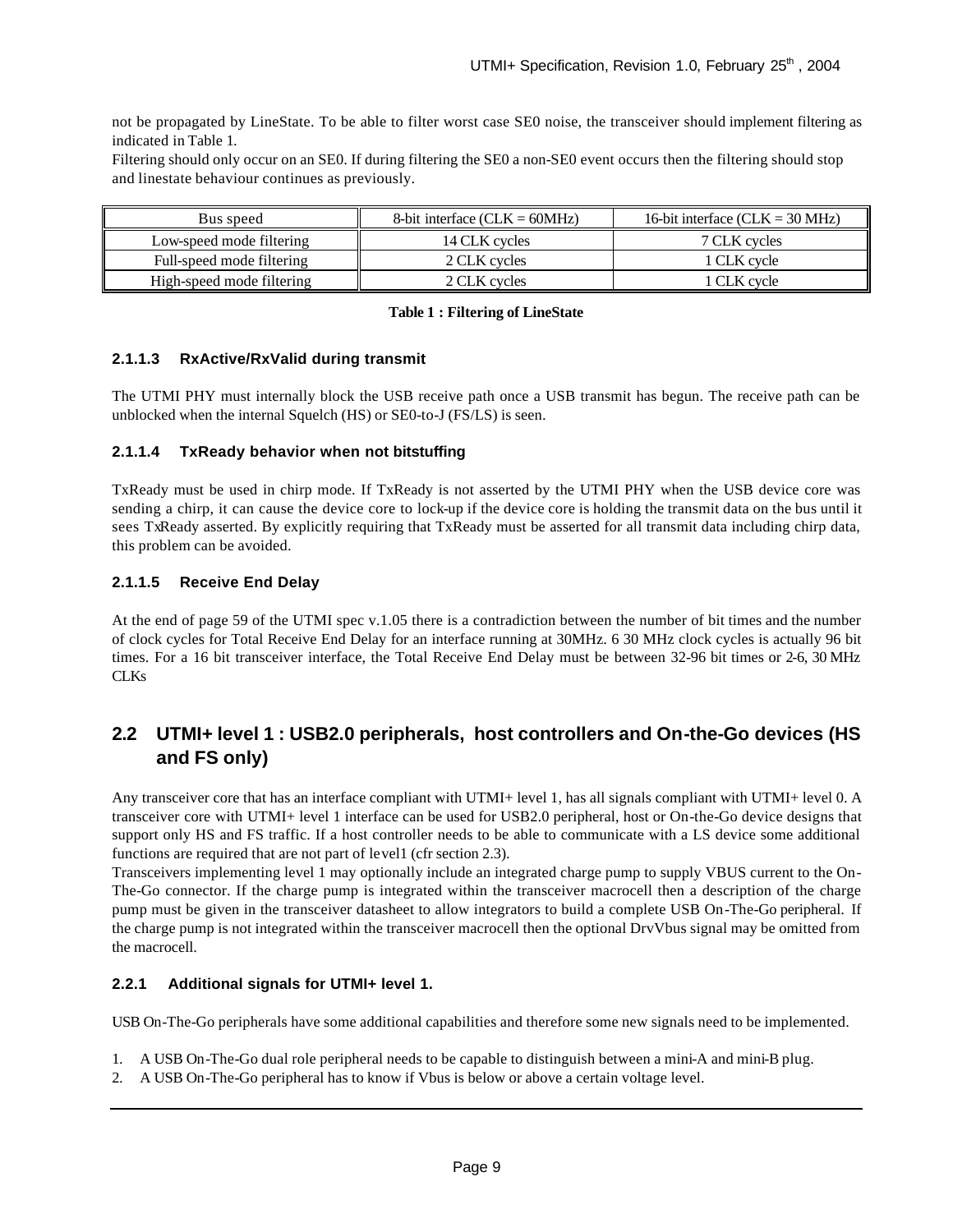- 3. A USB On-The-Go peripheral must be able to drive Vbus and charge or discharge Vbus.
- 4. A USB On-The-Go dual role peripheral needs to be able to switch the pull-up resistor on DP and the pull-down resistor on both DP and DM.
- 5. The downstream facing port of a host controller must have 15 kOhm pull-down resistors on both DP and DM lines. Some signals are needed to do the correct switching of the resistors
- 6. The host controller must be able to detect a disconnect of a peripheral. This is possible for a FS peripheral by using LineState, but it is not possible for HS peripherals using the current UTMI specification. Therefore an additional signal needs to be implemented. To make the design of the digital SIE easier, this new disconnect signal will be used in both speeds (HS/FS) to indicate if there is a device connected or not.

In Figure 3 an overview is given of all signals needed for the UTMI+ level 1 interface.



**Figure 3 : UTMI+ level 1 entity diagram**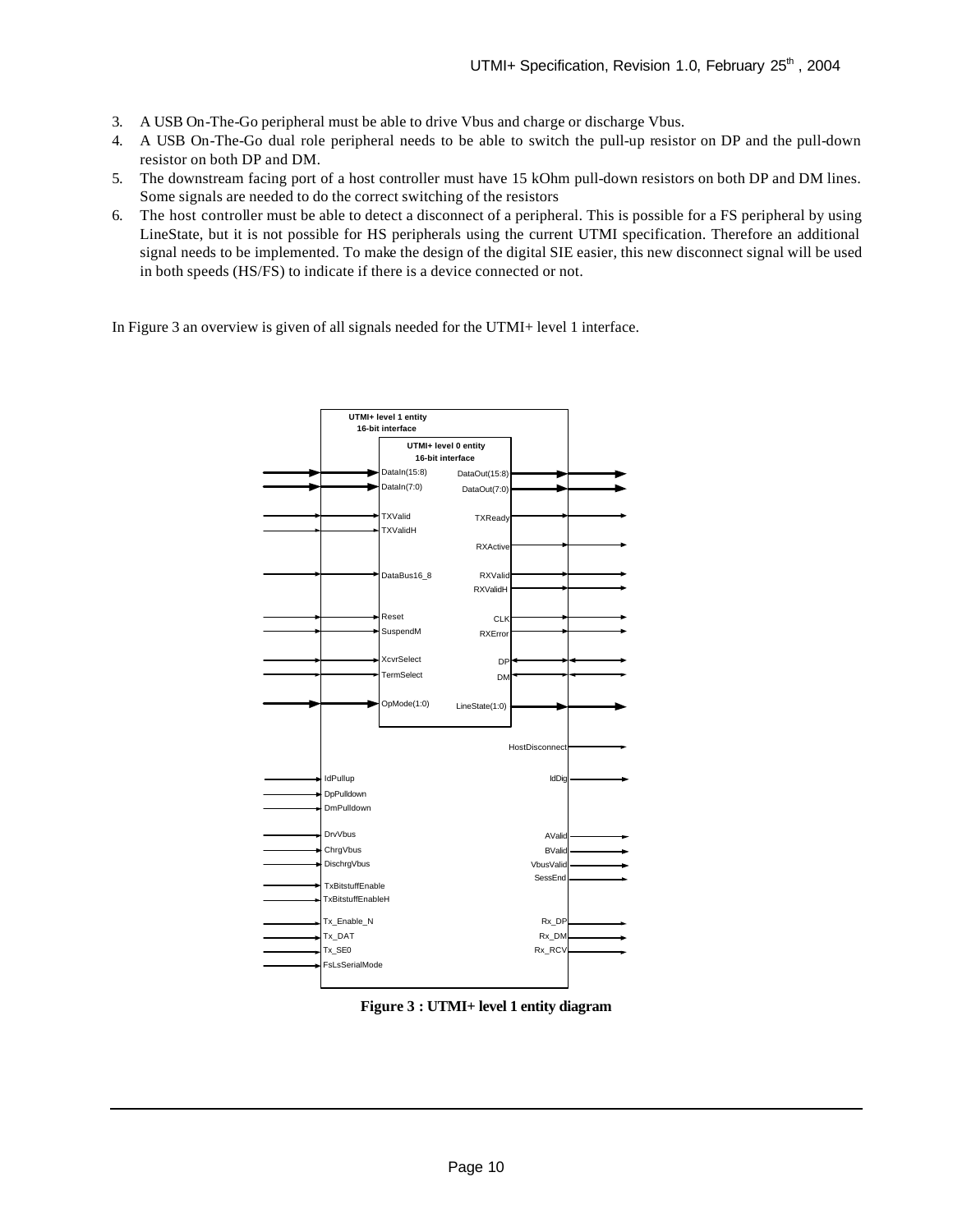#### **2.2.1.1 IdDig / IdPullup**

The id signal is indicating the state of the ID pin on the USB mini receptacle. This pin makes it able to determine which kind of plug is connected. To save power, there is also an IdPullup signal. Only when this IdPullup signal is high, the analog Id line will be sampled and the IdDig signal will indicate the correct value.

| IdPullup | Signal that enables the sampling of the analog Id line.                                      |
|----------|----------------------------------------------------------------------------------------------|
|          |                                                                                              |
|          | 0b: Sampling of Id pin is disabled. IdDig is not valid                                       |
|          | 1b: Sampling of Id pin is enabled.                                                           |
| IdDig    | Indicates whether the connected plug is a mini-A or mini-B. This is only valid when IdPullup |
|          | is set to 1b. It must be valid within 50ms after IdPullup is set to 1b.                      |
|          | 0b : connected plug is a mini-A                                                              |
|          | 1b: connected plug is a mini-B                                                               |

#### **2.2.1.2 AValid**

The AValid signal is used to indicate if the session for an A-peripheral is valid. This signal is 1b when Vbus is above 2V.

| Avalid | Indicates if the session for an A-peripheral is valid $(0.8V < Vth < 2V)$ .<br>0b:Vbus < 0.8V |
|--------|-----------------------------------------------------------------------------------------------|
|        | 1b : Vbus $> 2V$                                                                              |

#### **2.2.1.3 BValid**

The BValid signal is used to indicate if the session for a B-peripheral is valid. This signal is 1b when Vbus is above 4V.

| <b>B</b> valid | Indicates if the session for an B-peripheral is valid $(0.8V < Vth < 4V)$ . |
|----------------|-----------------------------------------------------------------------------|
|                | 0b:Vbus < 0.8V                                                              |
|                | 1b:Vbus > 4V                                                                |

#### **2.2.1.4 VbusValid**

The VbusValid signal is used to determine whether or not the voltage on Vbus is at a valid level for operation. The minimum threshold for the Vbus comparator is 4.4V

| VbusValid | Indicates if the voltage on Vbus is at a valid level for operation $(4.4V < Vth < 4.75V)$ . |
|-----------|---------------------------------------------------------------------------------------------|
|           | 0b: Vbus < 4.4V                                                                             |
|           | 1b : Vbus > $4.75V$                                                                         |

#### **2.2.1.5 SessEnd**

The SessEnd signal is used to determine if the voltage on Vbus is below its B-Device Session End threshold.

| SessEnd | Indicates if the voltage on Vbus $(0.2V < Vth < 0.8V)$ . |
|---------|----------------------------------------------------------|
|         | 1b : Vbus $< 0.2V$                                       |
|         | 0b:Vbus > 0.8V                                           |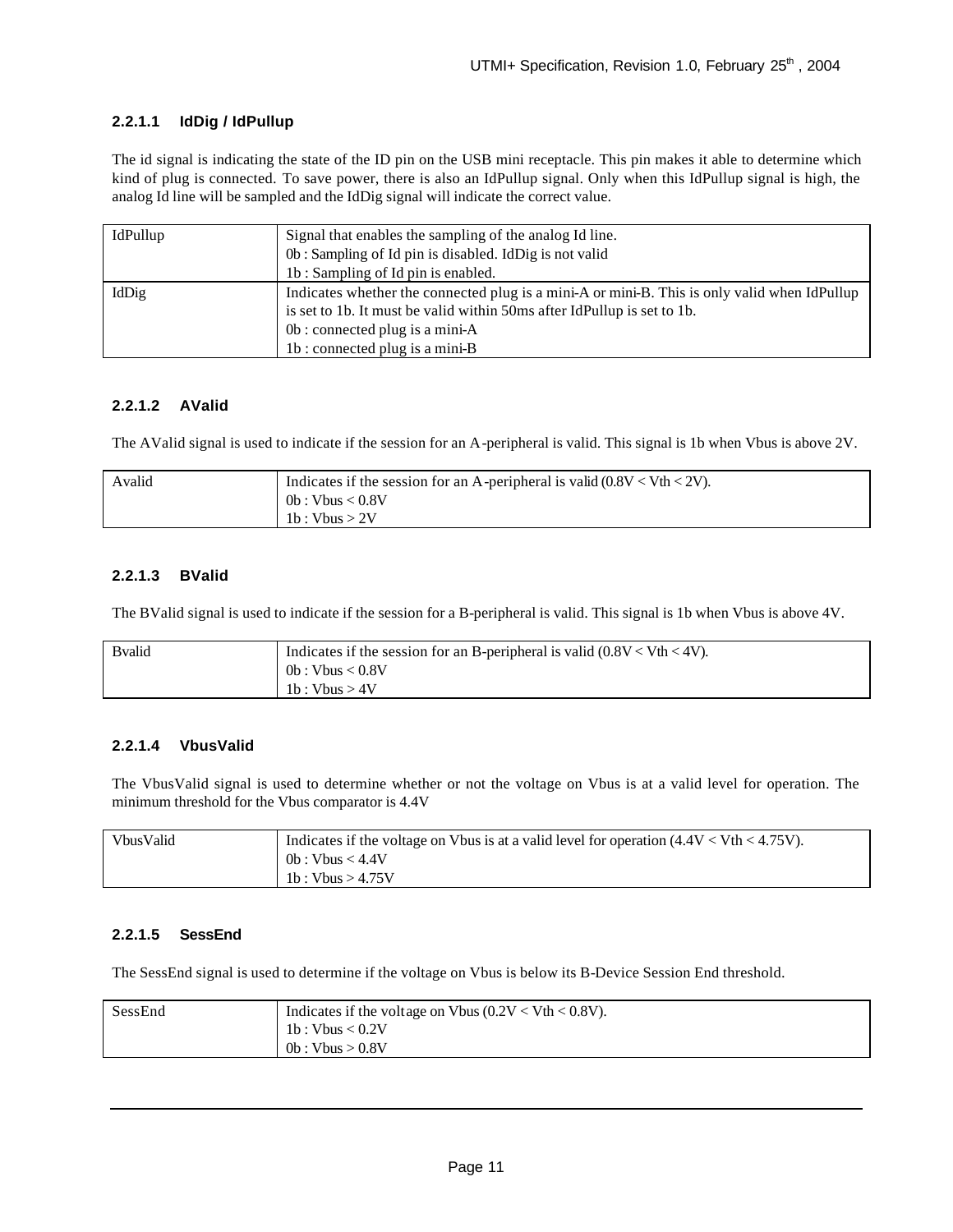According to the definition in the OTG supplement of the USB 2.0 specification, it must be possible to build a USB OTG DRD without the SessEnd signal. The detection can be done in the digital controller section. 50ms after Vbus is discharged, the voltage on Vbus must be below the B-device Session End Threshold. This is correct in a normal working environment. However it is always possible that in systems for some reason the Vbus does not go down to levels less than SessEnd (e.g. standard host, short circuit on the charge pump so that Vbus is always on, etc). Therefore it is seen that this signal is a must and is preferred to be used in order to have a correct working system in all cases.

#### **2.2.1.6 DrvVbus**

The DrvVbus is an enable signal to drive 5V on Vbus. The DrvVbus signal is optional for transceiver implementations,depending on whether an integrated charge pump is implemented. The DrvVbus signal is mandatory for SIE implementing an interface that is compliant with level 2 of UTMI+.

| DrvVbus | This signal enables to drive 5V on Vbus |  |
|---------|-----------------------------------------|--|
|         | 0b : do not drive Vbus                  |  |
|         | 1b : drive 5V on Vbus                   |  |

#### **2.2.1.7 DischrgVbus**

If DischrgVbus is active then Vbus will be pulled down through a resistor to ground. This is needed to discharge Vbus before initiating SRP. B-peripherals use this signal to ensure that Vbus is at a low enough voltage before starting SRP. The minimum time that Dischrg Vbus needs to be asserted is 50 ms.

| DischrgVbus | The signal enables discharging Vbus.                                             |  |
|-------------|----------------------------------------------------------------------------------|--|
|             | 1b: discharge Vbus through a resistor (this has to be active for at least 50 ms) |  |
|             | 0b : do not discharge Vbus through a resistor                                    |  |

#### **2.2.1.8 ChrgVbus**

If ChrgVbus is active then Vbus will be pulled up through a resistor. This is done to initiate SRP.

| ChrgVbus | The signal enables charging Vbus.                                              |
|----------|--------------------------------------------------------------------------------|
|          | 1b : charge Vbus through a resistor (this has to be active for at least 30 ms) |
|          | 0b : do not charge Vbus through a resistor                                     |

#### **2.2.1.9 DpPulldown / DmPulldown**

| DpPulldown | This signal enables the 15k Ohm pull-down resistor on the DP line. |  |
|------------|--------------------------------------------------------------------|--|
|            | 0b: Pull-down resistor not connected to DP                         |  |
|            | 1b: Pull-down resistor connected to DP                             |  |
| DmPulldown | This signal enables the 15k Ohm pull-down resistor on the DM line. |  |
|            | 0b: Pull-down resistor not connected to DM                         |  |
|            | 1b: Pull-down resistor connected to DM                             |  |

These two signals are used to switch on the 15k Ohm pull-down resistors on both DP and DM for a host.

These signals should not been toggled during normal operation.

Using the TermSelect signal can do switching the pull-up resistor for a peripheral.

For a peripheral both signals should been set to 0b. For a host controller both signals should been set to 1b.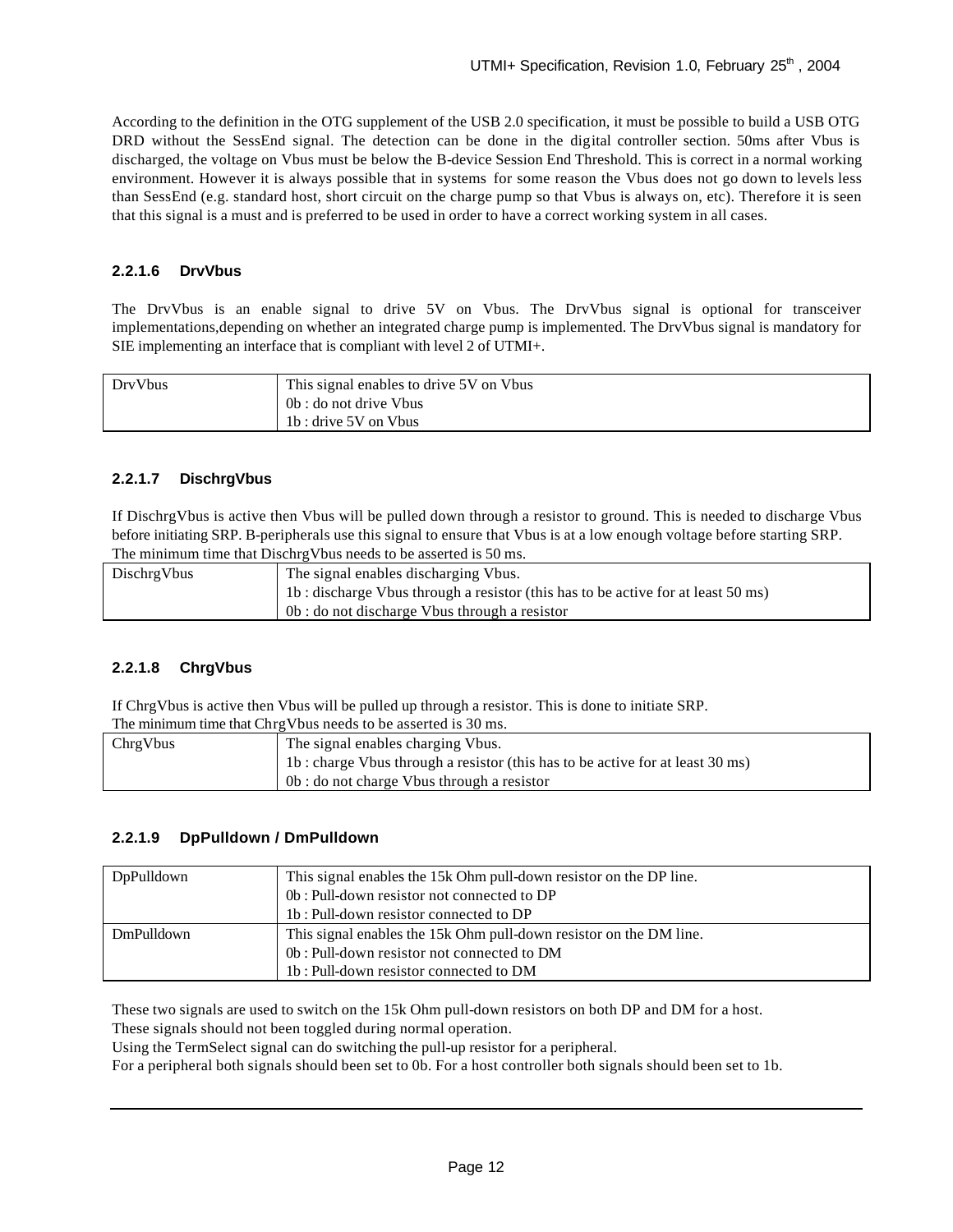| HostDisconnect | This signal is used for all types of peripherals connected to it. It is only valid when |
|----------------|-----------------------------------------------------------------------------------------|
|                | DpPulldown and DmPulldown are 1b. If DpPulldown and DmPulldown are not 1b then the      |
|                | behaviour of HostDisconnect is undefined.                                               |
|                | As long as there is no peripheral connected, this signal will be 1b. If a peripheral is |
|                | connected, then the value of this signal will be 0b.                                    |

#### **2.2.1.10 HostDisconnect**

Internally there are two disconnect signals, one that detects disconnect in HS mode and one that detects connect/disconnect in FS mode. Depending on XcvrSelect one of these signals is routed to the actual output port HostDisconnect. If in HS mode a disconnect is detected, the HostDisconnect signal will be set to 1b. At that moment the Macrocell will be switched to FS mode (XcvrSelect =  $01b$ ).

In FS/LS mode, a disconnect condition occurs if the transceiver detects a SE0 signaling for 2.5 us and a connect condition occurs if the transceiver detects non-SE0 signaling for 2.5 us. If a disconnect is detected, hostdisconnect is asserted and if a connect is detected it is deasserted.

In HS mode, a disconnect condition is evaluated every time a HS SOF packet is sent. If a disconnect is detected, hostdisconnect is asserted.

When hostdisconnect is asserted in high-speed mode the transceiver is placed into full-speed mode by the host core. Also when the host core wants to put the USB bus (which has a hi-speed device connected) into suspend mode, it switches the transceiver from hi-speed mode into full-speed mode. At that moment the connected hi-speed device is still in hi-speed and the USB bus state is still in SE0. To prevent false full-speed connect/disconnects, the hostdisconnect signal cannot be updated for 4 ms from the transition into full-speed. After the 4 ms recovery time the status of the fullspeed connect/disconnect can be determined and the hostdisconnect signal updated accordingly. The 4 ms of recovery time allows the peripheral device connected to the host to detect the suspend signaling on the USB bus, move into the FS suspend mode and bring the USB bus to the Full Speed Idle state (Jstate).

However if the transceiver is put into power down (which can happen for power consumption reasons), the hostdisconnect signal is deasserted immediately (in both cases : device connected or not) and the 4 ms recovery time is not required. The core attached must look at LineState to see if the state of the USB bus changes. If it does, the core should bring the transceiver out of power down and look at the hostdisconnect signal. When the transceiver comes out of power down the hostdisconnect signal must have the correct value within 1 ms after the clock is back up and running.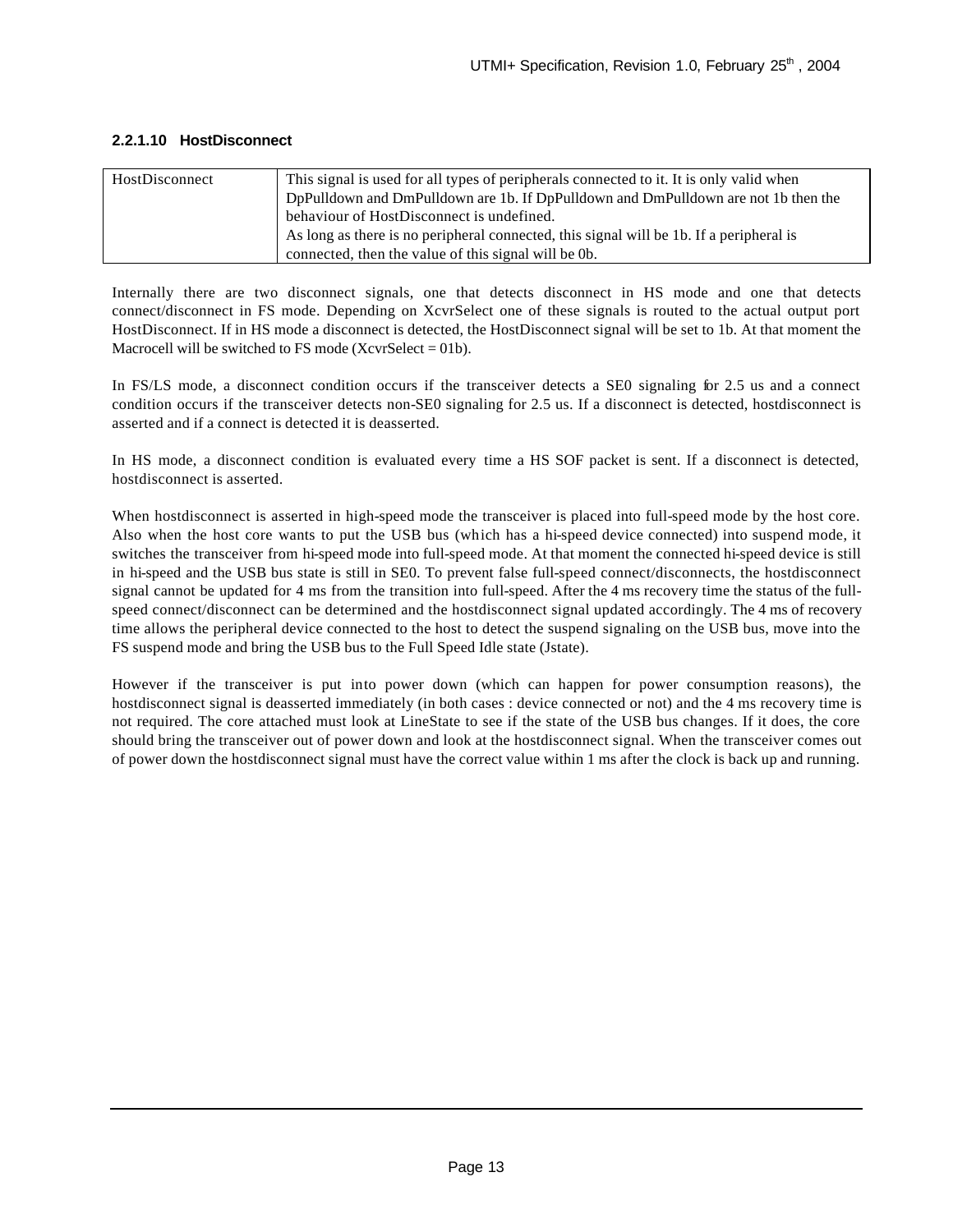

**Figure 4 : HostDisconnect behaviour (signals are not on scale)**

#### **2.2.1.11 OpMode**

| OpMode(1:0) | These signals select between various operational modes :                                     |  |
|-------------|----------------------------------------------------------------------------------------------|--|
|             | 00b: Normal operation (The UTMI+ transceiver automatically appends the SYNC and EOP          |  |
|             | pattern)                                                                                     |  |
|             | $01b: Non-driving$                                                                           |  |
|             | 10b: Disable bit stuffing and NRZI encoding                                                  |  |
|             | 11b: Normal operation without automatic generation of SYNC and EOP. NRZI encoding is         |  |
|             | always enabled. Bit stuffing depends on the value of TxBitstuffEnable and                    |  |
|             | TxBitstuffEnableH. This is only valid when XcvrSelect is set to 00b. If OpMode is set to 11b |  |
|             | together with XcvrSelect not equal to 00b, the behavior of the transceiver is undefined.     |  |

The extension of OpMode is done to have control on all bits that are sent on the USB bus. This mode has to be used in order to send a HS keep-alive packet on the USB bus (cfr. section 2.2.4).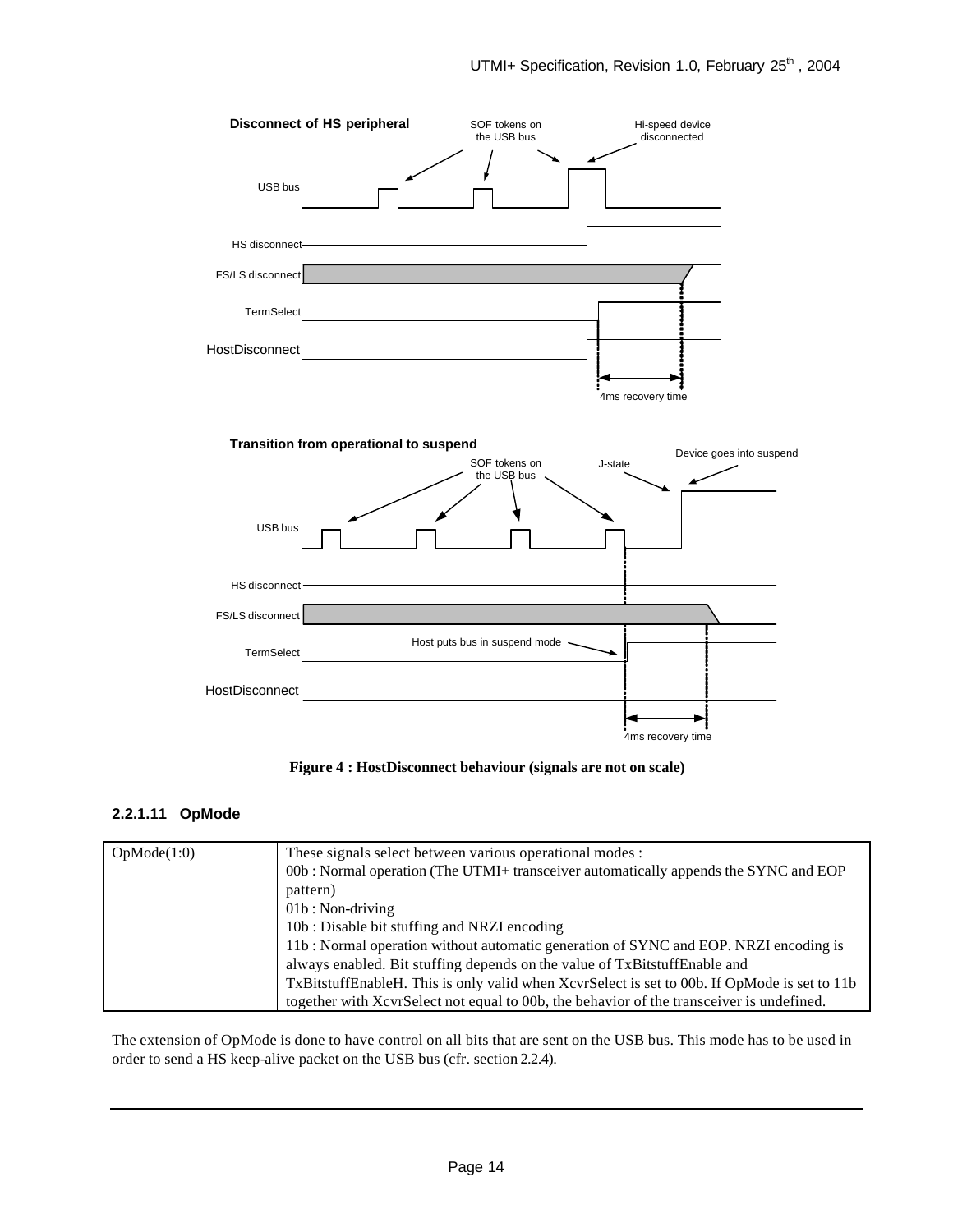#### **2.2.1.12 TxBitstuffEnable / TxBitstuffEnableH**

These signals is only used when Opmode is set to 11b. While OpMode is set to 11b the automatic generation of SYNC and EOP is disabled. However if for some reason somebody wants to have control over generation the SYNC and EOP pattern, there must be a way to indicate to the transceiver that a Bitstuff error must be generated on the bus for the EOP. These signals make it also possible to transmit high-speed USB packets while the transceiver is put into OpMode = 11b.

| TxBitstuffEnable  | Indicates if the data on the DataOut(7:0) lines needs to be bitstuffed or not.<br>0b: Bitstuffing is disabled<br>1b: Bitstuffing is enabled                                                                    |
|-------------------|----------------------------------------------------------------------------------------------------------------------------------------------------------------------------------------------------------------|
| TxBitstuffEnableH | Indicates if the data on the DataOut(15:8) lines needs to be bitstuffed or not.<br>0b: Bitstuffing is disabled<br>1b: Bitstuffing is enabled<br>This signal is only required when the 16 bit mode is selected. |

#### **2.2.1.13 FsLsSerialMode**

The FsLsSerialMode signal indicates how the digital core signals the FS and LS packets to the transceiver. If this signal is set to 0b, the packets are communicated via the parallel interface as defined in the UTMI spec. If the signal is set to 1b, the packets are communicated using the serial interface as indicated below.

The reason to add this to the interface is to make it possible to reuse existing FS/LS host controller IP without changing its interface. This also makes that if this interface is used for the host controller part, it is possible to implement complete host controller functionality using a UTMI+ level 1 compliant interface. This could be seen as a contradiction with the actual naming of the levels. However the leveling naming is referring to the situation where only the parallel interface is used.

| FsLsSerialMode | 0b : FS and LS packets are sent using the parallel interface.<br>1b: FS and LS packets are sent using the serial interface. |  |  |  |
|----------------|-----------------------------------------------------------------------------------------------------------------------------|--|--|--|
| Tx_Enable_N    | Active low output enable signal.                                                                                            |  |  |  |
| Tx_DAT         | Differential data at D+/D- output                                                                                           |  |  |  |
| Tx_Se0         | Force Single-Ended Zero                                                                                                     |  |  |  |
| Rx DP          | Single-ended receive data, positive terminal.                                                                               |  |  |  |
|                | The data is only valid if FsLsSerialMode is set to 1b                                                                       |  |  |  |
| Rx DM          | Single-ended receive data, negative terminal                                                                                |  |  |  |
|                | The data is only valid if FsLsSerialMode is set to 1b                                                                       |  |  |  |
| Rx RCV         | Receive data                                                                                                                |  |  |  |
|                | The data is only valid if FsLsSerialMode is set to 1b                                                                       |  |  |  |

#### **2.2.2 Generation of long EOP**

Most of the HS USB packets that are generated consist of an 8-bit EOP. Only when a SOF has to be sent on the USB bus, the EOP must be 40 bits. To generate the correct packets on the USB bus, the transceiver must check the PID value of every packet that is transmitted in HS mode. When the PID is equal to SOF, the transceiver must generate a 40-bit EOP. In all other HS cases the transceiver generates an 8-bit EOP on the USB bus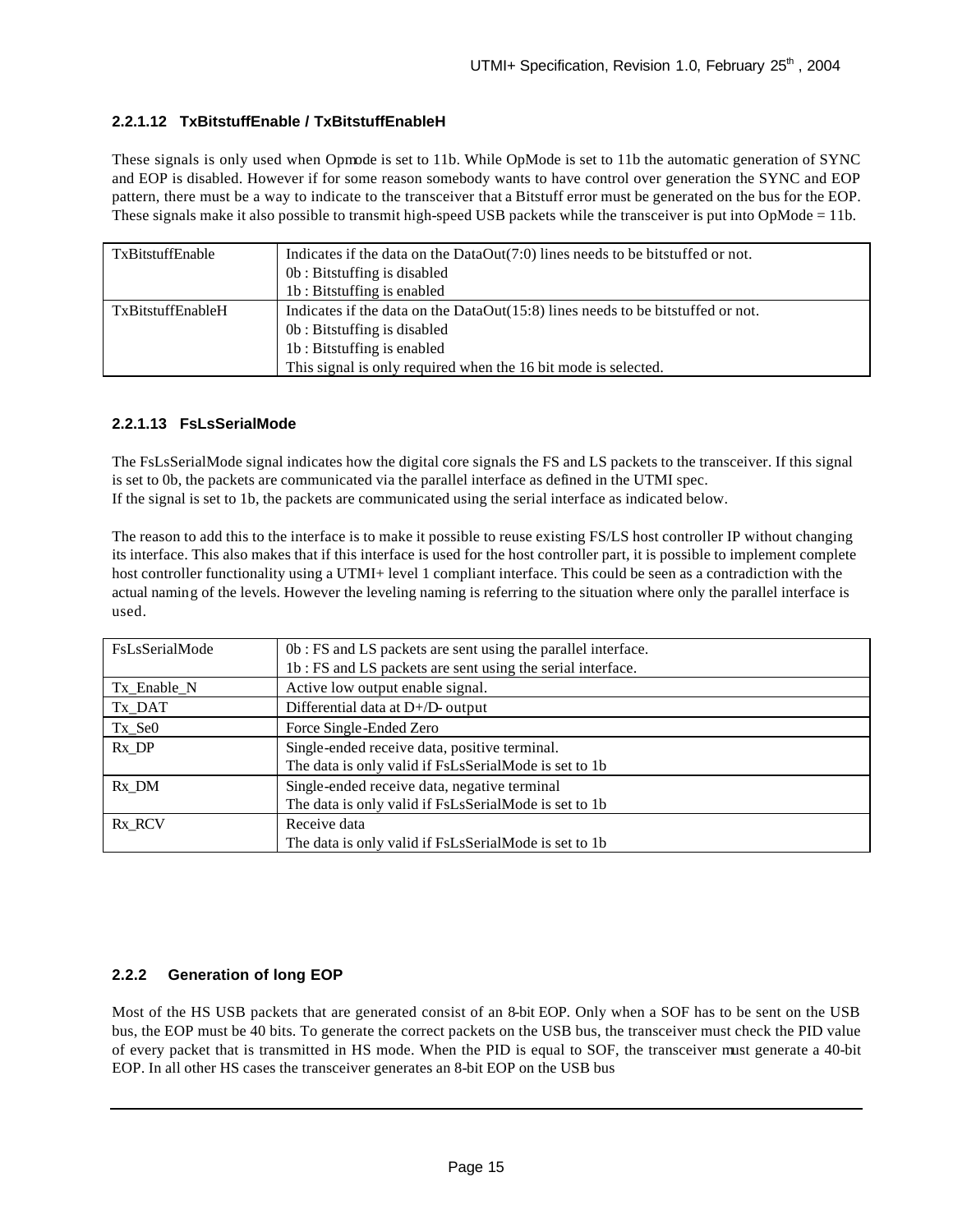#### **2.2.3 Data line pulsing**

Data line pulsing can be implemented by using the XcvrSelect, DpPullDown, DmPullDown and TermSelect signals. In the figure 5 the period T has to be between 5 and 10 ms.



**Figure 5 : Data line pulsing for a Dual-Role B-device**

#### **2.2.4 HS keep-alive generation**

In certain cases the debug port of an EHCI compliant host controller needs to be able to transmit a HS keep-alive SYNC packet. This is a SYNC pattern without any other data or EOP. The figure underneath indicates how this HS keep-alive can be generated.



**Figure 6 : HS keep-alive generation**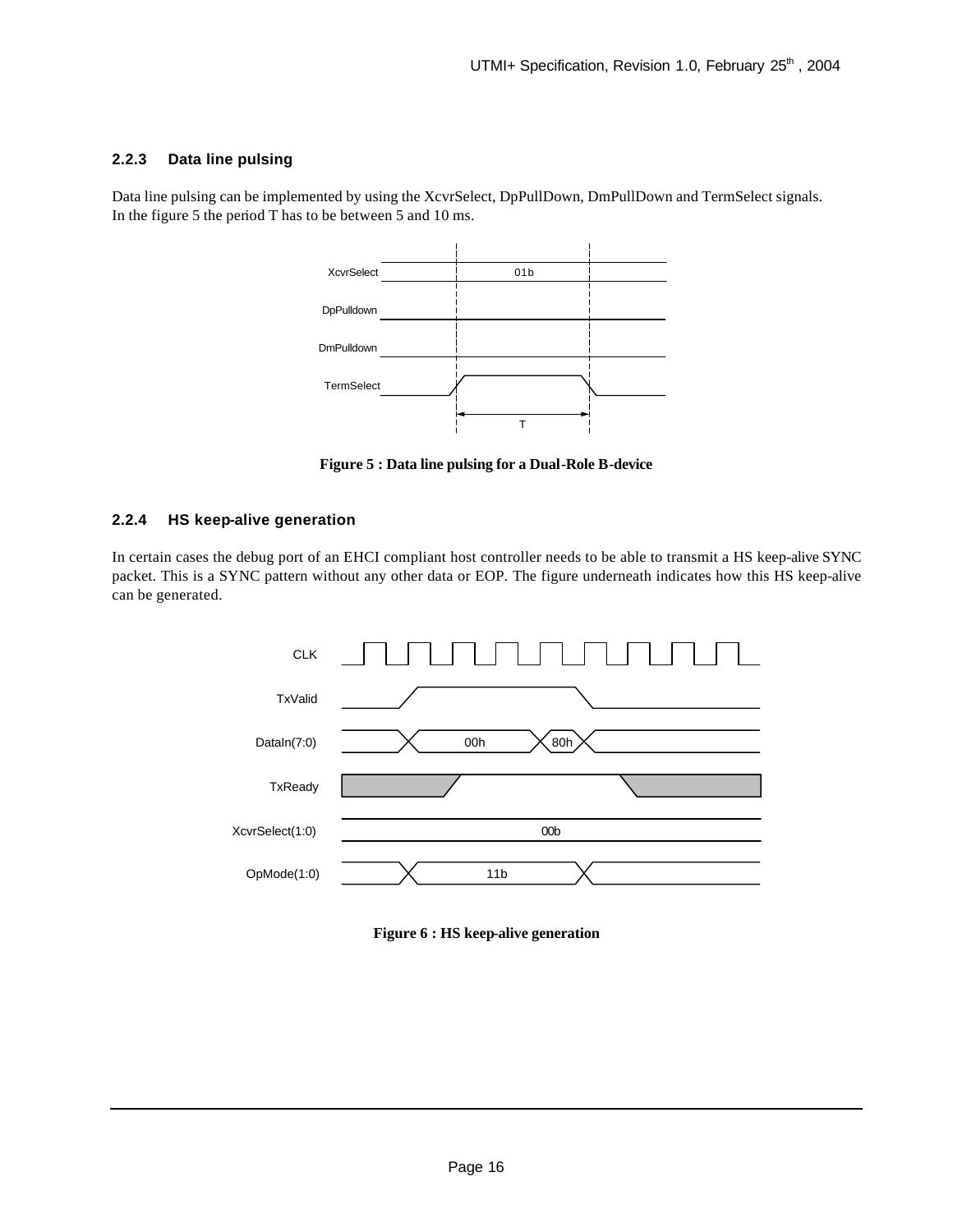#### **2.2.5 UTMI+ level 1 transceiver core used in a USB2.0 peripheral**

A transceiver core that is compliant to UTMI+ level 1 can be used together with a SIE that is compliant with the UTMI specification to develop a USB 2.0 peripheral. To be able to do some signals have to be tied off or can be left open. This is indicated in Table 1.

| <b>Signal</b>     | <b>Direction</b>    | Value when used in USB2.0 peripheral |
|-------------------|---------------------|--------------------------------------|
| DpPulldown        | In                  | 0 <sub>b</sub>                       |
| DmPulldown        | in                  | 0 <sub>b</sub>                       |
| HostDisconnect    | out                 | Open                                 |
| IdDig             | out                 | Open                                 |
| IdPullup          | $\operatorname{in}$ | 0 <sub>b</sub>                       |
| AValid            | out                 | Open                                 |
| <b>BValid</b>     | out                 | Open                                 |
| VbusValid         | out                 | same use as defined in UTMI+ level 2 |
|                   |                     | 0b:Vbus<4.4V                         |
|                   |                     | 1b: Vbus > 4.75V                     |
| SessEnd           | out                 | Open                                 |
| DrvVbus           | $\operatorname{in}$ | 0 <sub>b</sub>                       |
| DischrgVbus       | $\sin$              | 0 <sub>b</sub>                       |
| ChrgVbus          | in                  | 0 <sub>b</sub>                       |
| TxBitStuffEnable  | in                  | 0 <sub>b</sub>                       |
| TxBitStuffEnableH | $\operatorname{in}$ | 0 <sub>b</sub>                       |
| FsLsSerialMode    | in                  | 0 <sub>b</sub>                       |
| Tx_Enable_N       | $\mathbf{in}$       | 1 <sub>b</sub>                       |
| Tx_DAT            | in                  | 0 <sub>b</sub>                       |
| Tx_SE0            | $\mathbf{in}$       | 0 <sub>b</sub>                       |
| $Rx\_DP$          | out                 | Open                                 |
| Rx_DM             | out                 | Open                                 |
| Rx_RCV            | out                 | Open                                 |

**Table 2 : UTMI+ level 1 transceiver core used in a USB2.0 peripheral**

# **2.3 UTMI+ level 2 : USB2.0 peripherals, host controllers and On-the-Go devices (HS / FS / LS / no hub support)**

If a host controller must be able to handle LS traffic some more extensions are needed. This level covers all USB 2.0 traffic described in the USB specification except a host sending a LS packet to a USB LS device that is connected through a FS hub (PRE PID handling). This is covered in the next level.

- The host controller must be able to transmit packets at LS.
- The host controller must be able to send LS keep-alive packets on a low-speed bus. A LS keep-alive packet is equal to a LS EOP.

Figure 7 gives an overview of all signals.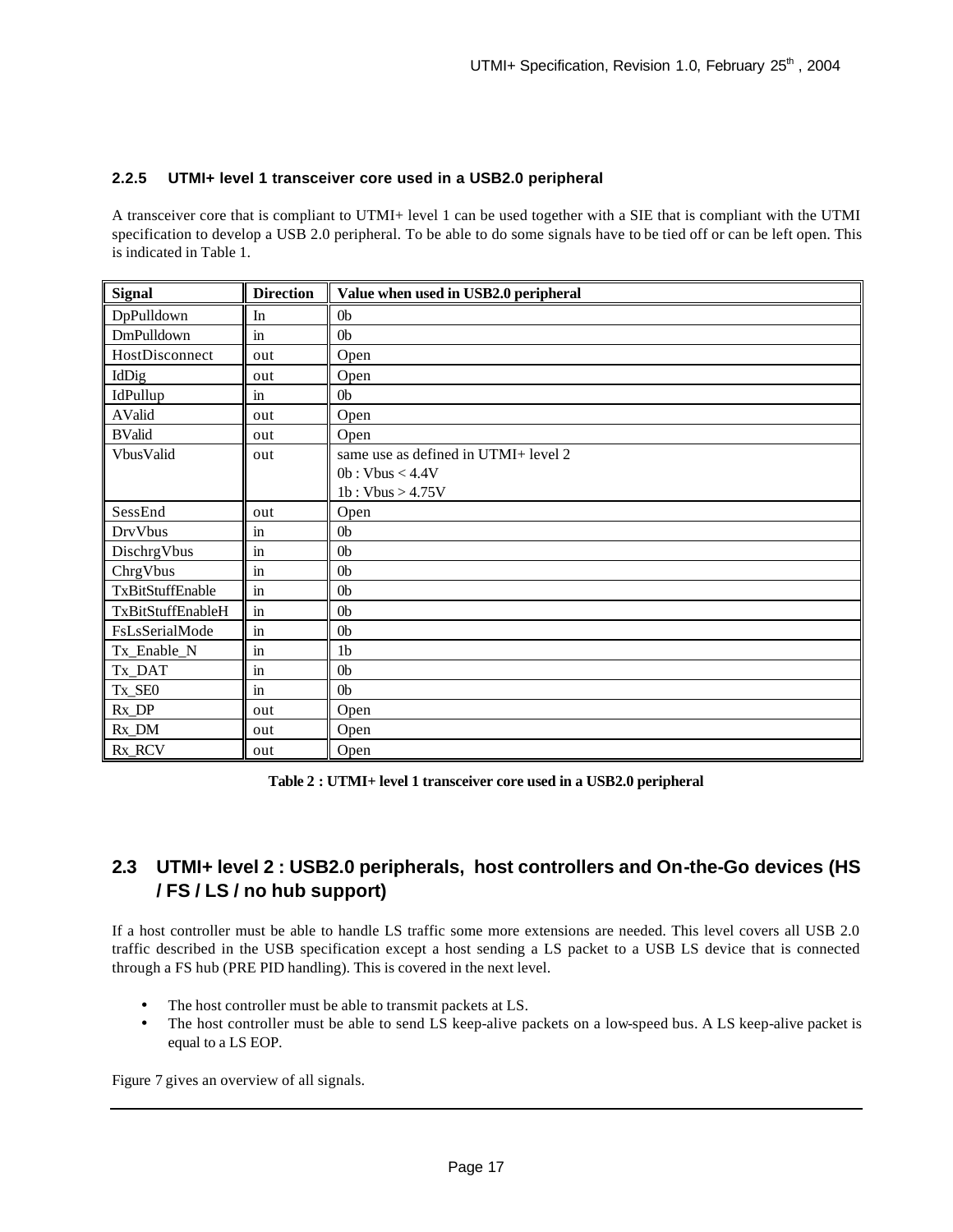

**Figure 7 : UTMI+ level 2 entity diagram** 

#### **2.3.1 XcvrSelect(1:0)**

| XcvrSelect(1:0) | Transceiver Select. This signal selects between the LS, FS and HS transceivers : |
|-----------------|----------------------------------------------------------------------------------|
|                 | 00b : HS transceiver                                                             |
|                 | 01b : FS transceiver                                                             |
|                 | 10b : LS transceiver                                                             |
|                 | 11b: Reserved (cfr. Section 2.4.1 for definition of this value in level 3)       |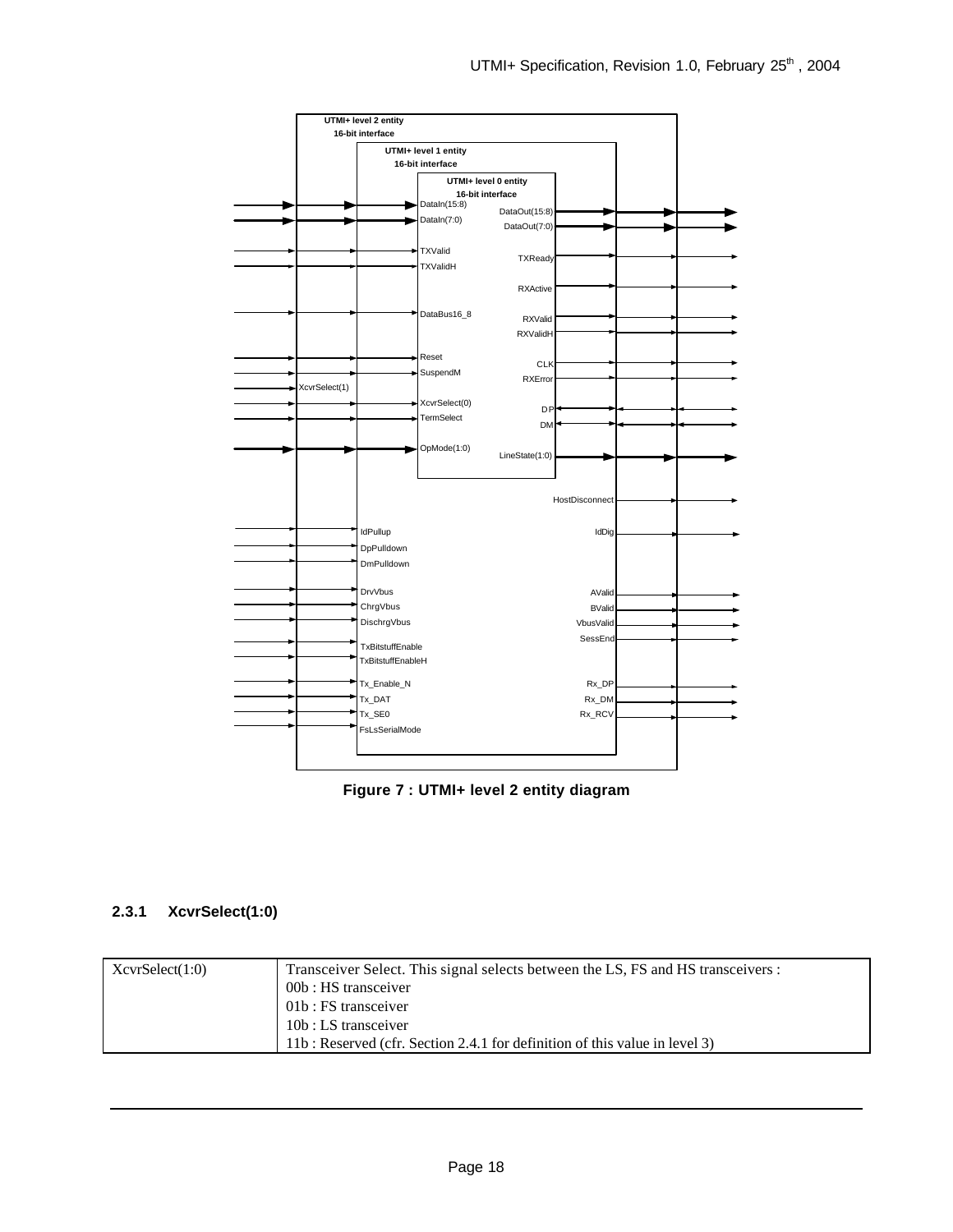#### **2.3.2 LS keep-alive generation**

To generate a LS keep-alive packet on a LS bus, the signals on the UTMI+ level 2 interface need to be asserted as indicated in Figure 8. The SIE will set TxValid with XcvrSelect in the mode Low Speed transceiver enabled and TxData 0xA5 on the 8 LSB. The transceiver will decode this assertion and determine that it needs to send a low-speed keep-alive packet on the USB bus.



#### **Figure 8 : LS keep-alive generation**

#### **2.3.3 LineState**

Table 3 gives an overview on the conditions that cause the different values that must appear on the LineState signal for upstream facing ports. The same for downstream facing ports is indicated in Table 4. The values of Linestate that are indicated as "Invalid" should never appear in that mode.

The top part of the table indicates the control inputs the transceiver to indicate the operational mode, while the bottom part of the table specifies the receiver input conditions used by the transceiver to generate the line state output signals.

In full-speed and low-speed mode, LineState(0) always reflects DP and LineState(1) reflects DM.

E.g. if for a downstream facing port, the XcvrSelect is set to "00", TermSelect is set to '0' and OpMode is set to "00", LineState will indicate "SE0" if there is Squelch in the PHY. If there is not(Squelch) the value on LineState will be "J-State"

| <b>Mode</b>                   |          | Low<br><b>Speed</b> | <b>Full</b><br>Speed | High<br><b>Speed</b> | Chirp                                            |  |  |
|-------------------------------|----------|---------------------|----------------------|----------------------|--------------------------------------------------|--|--|
| <b>XcvrSelect</b>             |          | 10                  | 01/11                | 00                   | 00                                               |  |  |
| <b>TermSelect</b>             |          |                     |                      | 0                    |                                                  |  |  |
| Line<br><b>State</b><br>(1:0) | 00 (SE0) | SE <sub>0</sub>     | SE <sub>0</sub>      | Squelch              | Squelch                                          |  |  |
|                               | 01       | LS-K                | FS-J                 | ! Squelch            | Squelch &<br>HS_Differential_Receiver_Output     |  |  |
|                               | 10       | LS-J                | FS-K                 | Invalid              | ! Squelch &<br>! HS Differential Receiver Output |  |  |
|                               | 11 (SE1) | SE <sub>1</sub>     | SE <sub>1</sub>      | Invalid              | Invalid                                          |  |  |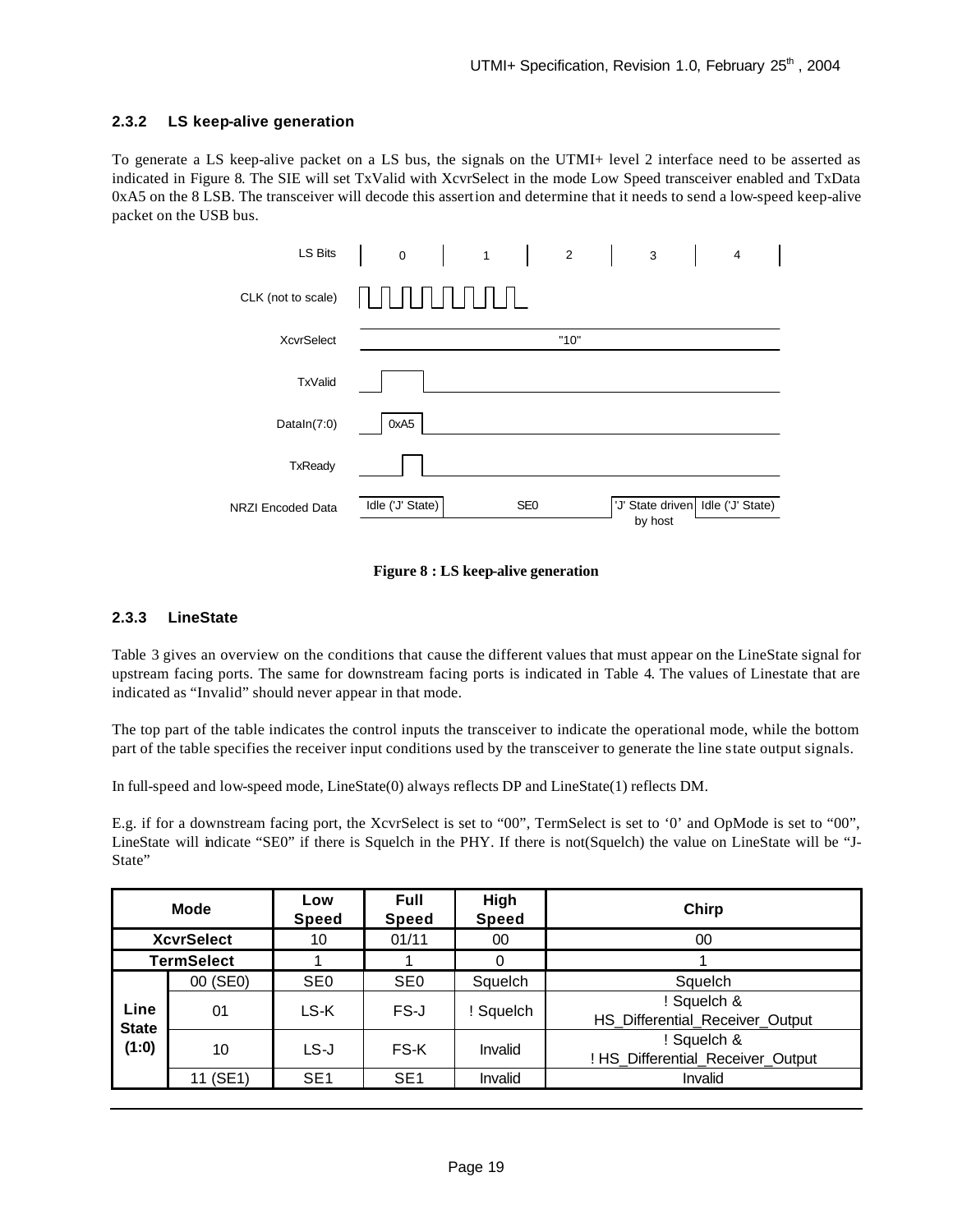| <b>Mode</b>                   |                   | Low<br>Speed    | <b>Full</b><br>Speed | High<br><b>Speed</b> | Chirp                                          |  |
|-------------------------------|-------------------|-----------------|----------------------|----------------------|------------------------------------------------|--|
| <b>XcvrSelect</b>             |                   | 10              | 01/11                | 00                   | 00                                             |  |
|                               | <b>TermSelect</b> |                 |                      | 0                    | 0                                              |  |
| <b>OpMode</b>                 |                   | don't care      | don't care           | 00/01/11             | 10                                             |  |
| Line<br><b>State</b><br>(1:0) | 00 (SE0)          | SE <sub>0</sub> | SE <sub>0</sub>      | Squelch              | Squelch                                        |  |
|                               | 01                | LS-K            | FS-J                 | ! Squelch            | ! Squelch &<br>HS_Differential_Receiver_Output |  |
|                               | 10                | $LS-J$          | FS-K                 | Invalid              | Squelch &<br>! HS_Differential_Receiver_Output |  |
|                               | (SE1)             | SE <sub>1</sub> | SE <sub>1</sub>      | Invalid              | Invalid                                        |  |

**Table 3 : LineState for upstream facing ports (DpPulldown and DmPulldown = 0)**

**Table 4 : LineState for downstream facing ports(DpPulldown and DmPulldown = 1)**

# **2.4 UTMI+ level 3 : USB2.0 peripherals, host controllers and On-the-Go devices (HS / FS / LS / preamble)**

This is a further enhancement of level 2. In this level it will be feasible to handle LS traffic that has to be sent from the host to the LS device via a FS hub. In level 2, the host controller part of the USB On-The-Go DRD is only feasible to communicate with LS device directly connected to the host if the parallel interface is used. The additional functionality for this level is that the host part must be able to generate preamble packets.

#### **2.4.1 XcvrSelect(1:0)**

| XcvrSelect(1:0) | Transceiver Select. This signal selects between the LS, FS and HS transceivers :              |  |  |  |  |  |
|-----------------|-----------------------------------------------------------------------------------------------|--|--|--|--|--|
|                 | 00b : HS transceiver                                                                          |  |  |  |  |  |
|                 | $01b$ : FS transceiver                                                                        |  |  |  |  |  |
|                 | $10b$ : LS transceiver                                                                        |  |  |  |  |  |
|                 | 11b : Send a LS packet on a FS bus or receive a LS packet.                                    |  |  |  |  |  |
|                 | If XcrvSelect is 11b, the transceiver will send a preamble packet at FS before sending the LS |  |  |  |  |  |
|                 | packet. In receive mode it will wait to receive an LS packet with the LS transceiver enabled. |  |  |  |  |  |
|                 | The transceiver must send all data (both FS preamble packet and the LS data) with FS          |  |  |  |  |  |
|                 | signaling (fast rise $\&$ fall times $\&$ opposite polarity)                                  |  |  |  |  |  |

XcvrSelect controls a number of transceiver related elements, for instance.

- Selects the receiver (source for the Mux block) in the receive path. For 00b, it will select the HS receive path. For 01b, it will select the FS receive path and for 10b or 11b it will select the LS receive path.
- It is used as a gating term for enabling the HS, FS or LS Transmit Driver
- Switch internal UTMI clocks to shared logic.

In the USB2.0 specification[2] section 8.6.5 there is a definition on how the signals on the USB bus have to look like when sending a LS packet on a FS bus. This has to be handled inside the UTMI+ core. The XcvrSelect will be put to 11b together with the actual data that has to be sent at low-speed. If the transceiver is in host mode, it will first issue a PRE packet at full-speed, then it will drive the bus to the Idle state and time for the hub setup time before sending OUT the actual data at low-speed.

Note : If XcvrSelect is 11b, then the transceiver also needs to detect a FS EOP as the end of a packet. This is needed because when a LS device is babbling, the hub between this device and the host controller will disable this port and stop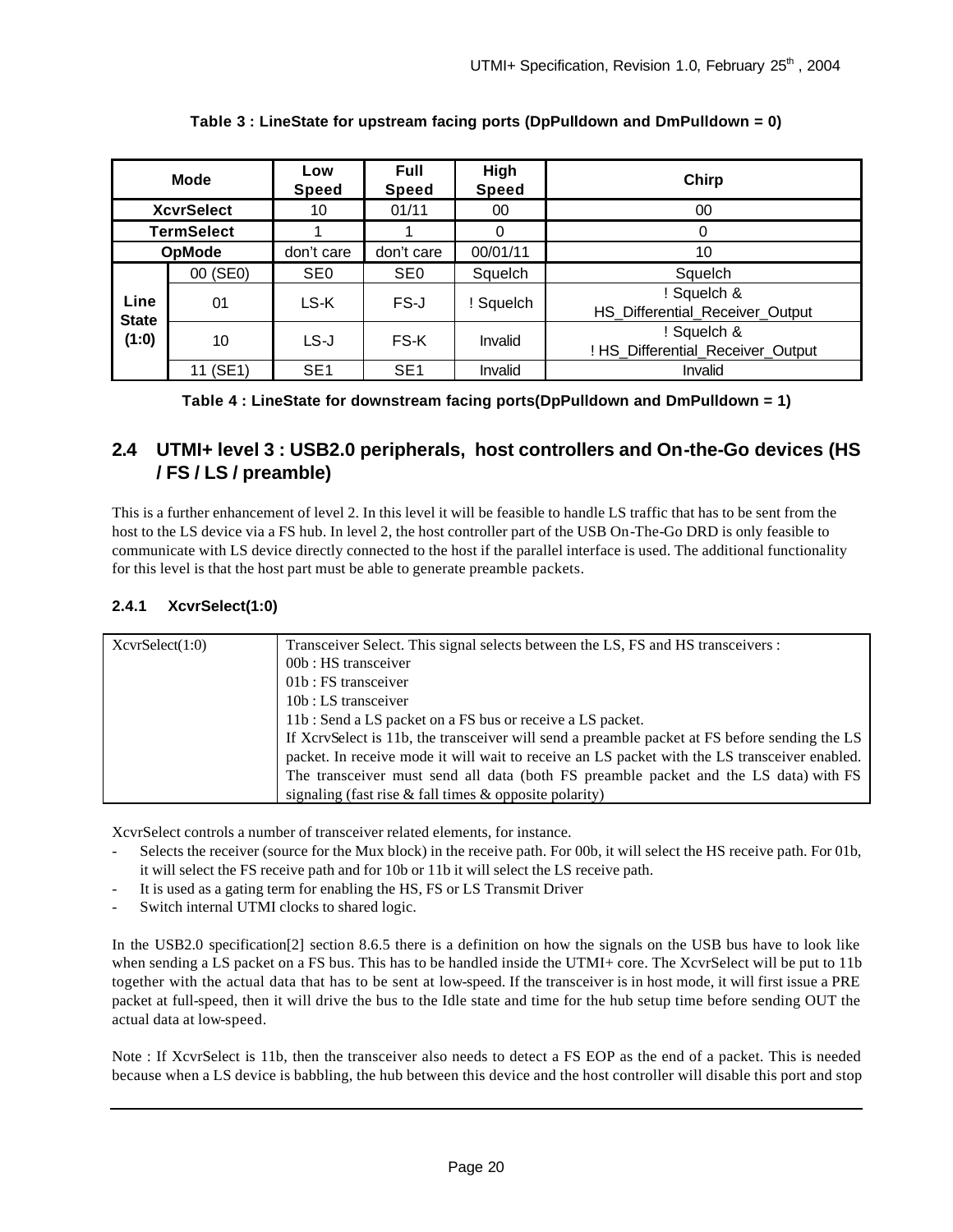the packet that is sent to the host controller with a FS EOP. This is to prevent a babble condition on the port of the host controller.

#### **2.4.2 Multi-port host controllers**

UTMI+ transceivers that are compliant with level 3 can be used to implement a multi-port host controller. If a transceiver vendor wants to support multi-port host applications then they may optionally provide a mechanism to slave the multiple transceiver to a single UTMI clock for connection to a single SIE in the host controller. There are different mechanisms to implement this. The implementation of this mechanism is beyond the scope of this specification.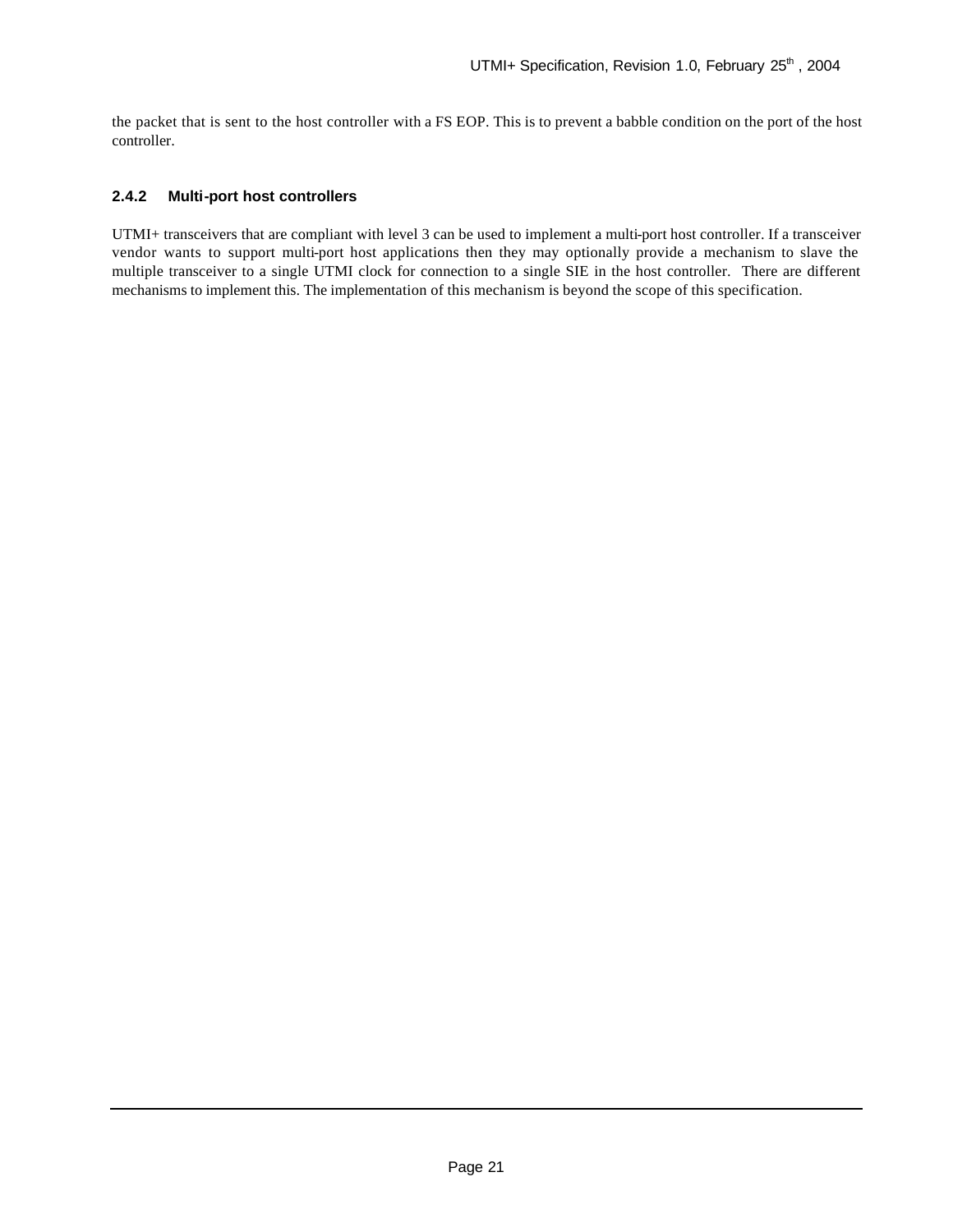# **3. Explanation of different signaling modes**

### **3.1 Chirp sequence**

Figure 9 specifies how the signals need to be applied for both a host controller and a peripheral during reset when a high-speed peripheral is connected to a high-speed host controller. The signals are given for the case that both the peripheral and the host controller are using a UTMI+ level 1 or higher compliant transceiver core.

All the timing of the different events must be implemented in the peripheral or host controller core. The core must also indicate the difference between sending a chirp-K and a chirp-J to the transceiver. It can do this by using the TxData lines.



**Figure 9 : Reset sequence for a HS peripheral connected to a HS Host Controller**

### **3.2 Suspend / Resume signaling for downstream facing ports**

This section only applies for downstream facing ports. A port is configured as a downstream facing port when both dppulldown and dmpulldown are active.

When a downstream facing port is transmitting a resume (full speed data K), it must be ended with either a low speed EOP (if previously in low / full speed before suspend) or a transition to high speed idle (if previously in high speed). In Figure 10 these different cases are shown.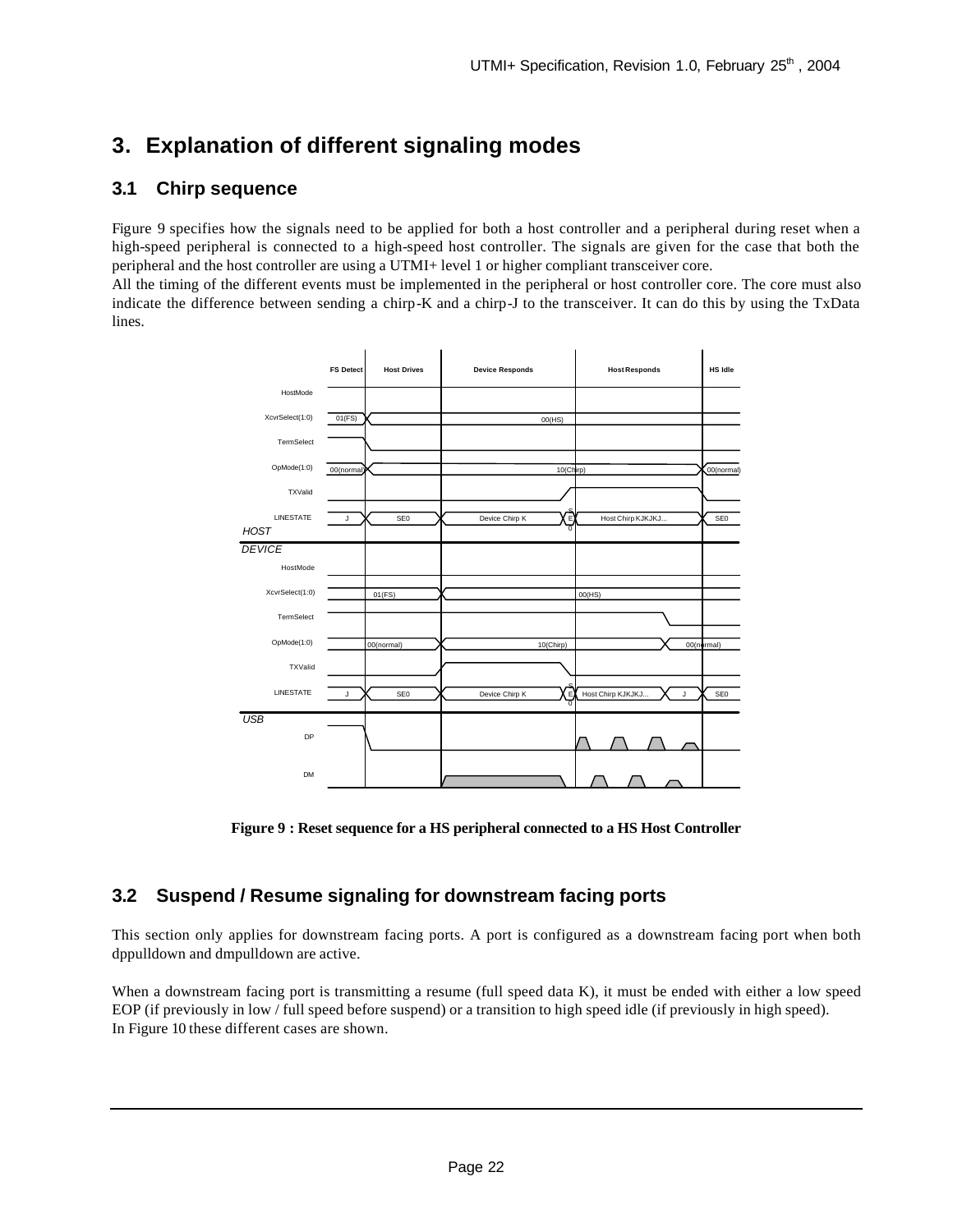In this figure, the timing T1 is needed to ensure that the data path from the low speed state machine is not cut off before the LS EOP has been transmitted fully. This time needs to be minimum 16 LS bit times.

To differentiate between HS and FS, the transceiver will not drive a final FS-J at the end of resume if the transceiver is switched to HS mode no later than ½ LS bit time (4 FS bit times) before the end of the SE0. The transceiver should be switched in HS mode no earlier than when SE0 is detected on LineState. If this is not taken into account there is a risk that the transceiver is switched while "K" is still driven on the USB bus.



For resume signaling on upstream facing port please refer to the UTMI specification.

**Figure 10 : Resume signaling on downstream facing ports**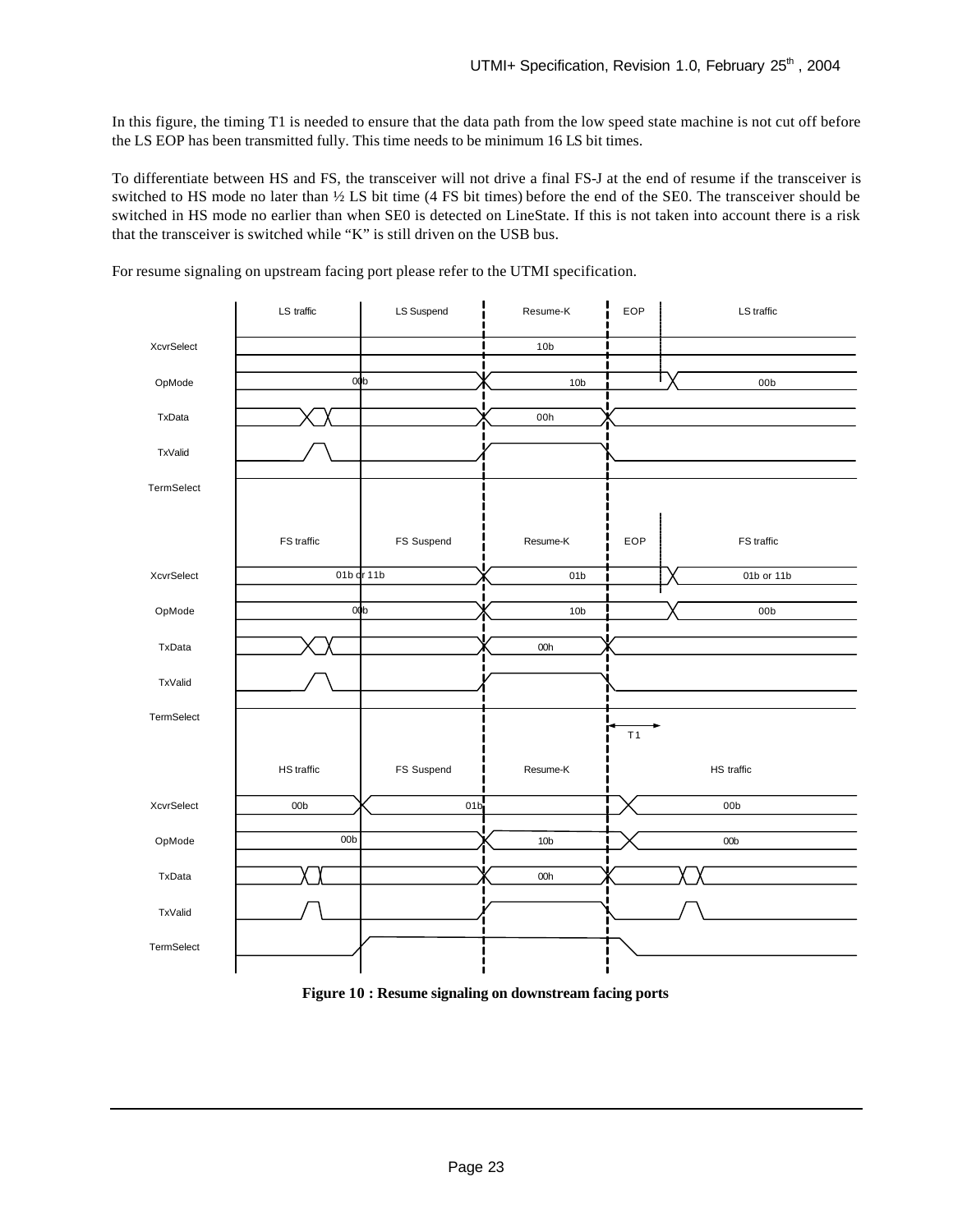# **3.3 Transmit error reporting for downstream facing ports**

In FS/LS, to indicate that there was a problem with the data transmitter (e.g. buffer underrun) a bit stuff error is generated followed by an EOP. To do this OpMode is switched to 10b to disable the encoding and 00h is loaded into DataIn for at least 1 clock cycle before negating TxValid. However this causes conflict with device resume generation that does not add and EOP when the encoding is not active.

Therefore transmit error reporting will only be carried out for at least 1 byte/word. Any greater than this and the generation of the EOP is not guaranteed.



**Figure 11 : Transmit error reporting for downstream facing ports**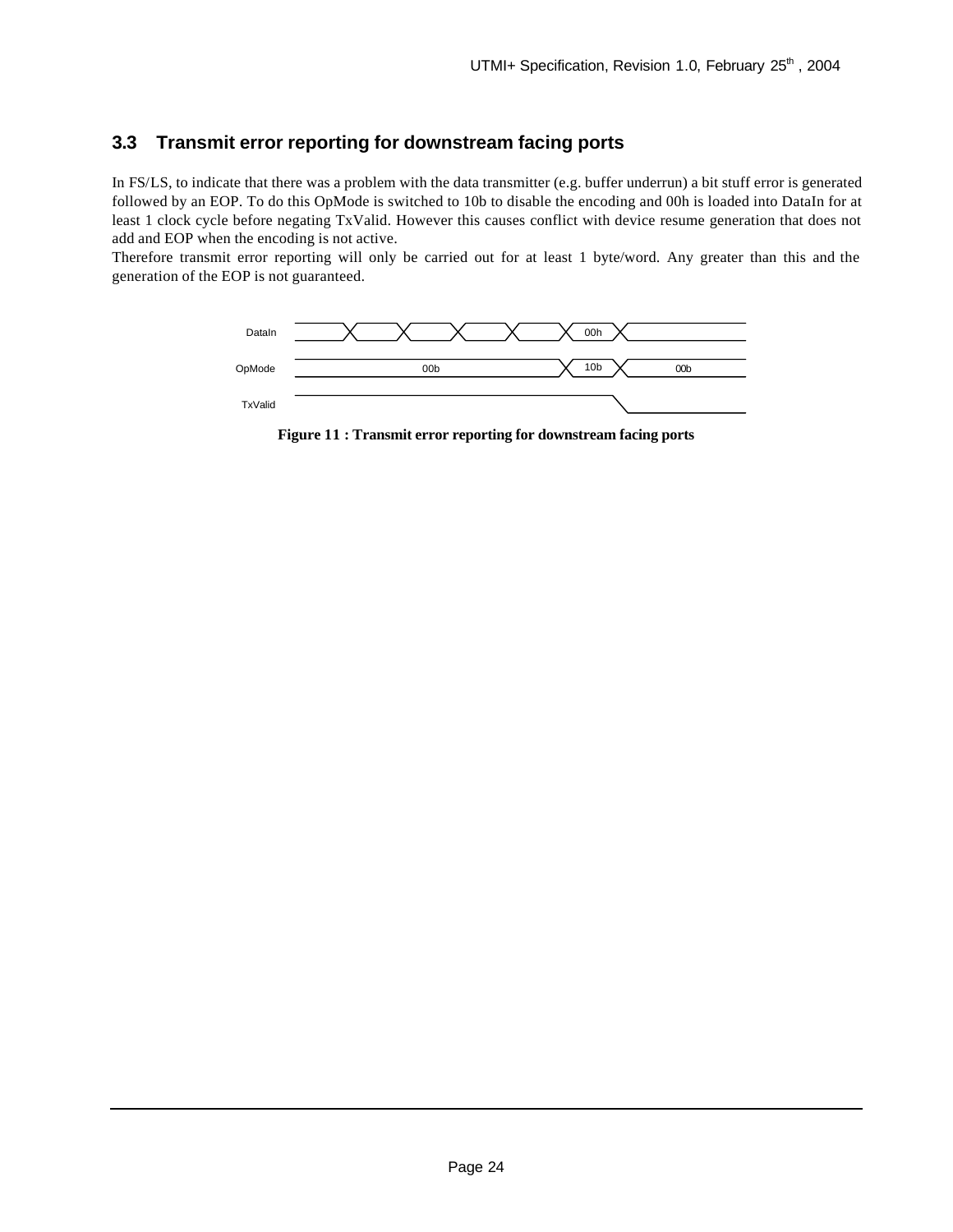# **3.4 Selection of different signaling modes for upstream and downstream facing ports**

For upstream facing ports TermSelect is used as a switch for enabling the pull-up resistor. If XcvrSelect(1) is set to logic '0', TermSelect controls the pull-up resistor on DP. If XcvrSelect is set to "10", TermSelect is logic '1' and both DpPulldown and DmPulldown are set to logic '0', the pull-up resistor is on DM is switched on. If both DpPulldown and DmPulldown are 1b then TermSelect is used to switch on/off the HS terminations. When DpPulldown and DmPulldown are 1b the pull-up resistor on DP or DM is never switched on.

OpMode for downstream facing ports is not only used for disabling bit stuffing but also to distinguish between chirp mode and normal operation mode.

| <b>Analog Transceiver State</b> | XcvrSelect(1:0) | <b>TermSelect</b> | OpMode(1:0)     | <b>DpPulldown</b> | <b>DmPulldown</b> |
|---------------------------------|-----------------|-------------------|-----------------|-------------------|-------------------|
| OTG Host Low Speed              | 10 <sub>b</sub> | 1 <sub>b</sub>    | 00 <sub>b</sub> | 1 <sub>b</sub>    | 1 <sub>b</sub>    |
| <b>Host Low Speed</b>           | 10 <sub>b</sub> | 1 <sub>b</sub>    | 00 <sub>b</sub> | 1 <sub>b</sub>    | 1 <sub>b</sub>    |
| <b>Host Low Speed Suspend</b>   | 10 <sub>b</sub> | 1 <sub>b</sub>    | 00 <sub>b</sub> | 1 <sub>b</sub>    | 1 <sub>b</sub>    |
| <b>Host Low Speed Resume</b>    | 10 <sub>b</sub> | 1 <sub>b</sub>    | 10 <sub>b</sub> | 1 <sub>b</sub>    | 1 <sub>b</sub>    |
| Peripheral Low Speed            | 10 <sub>b</sub> | 1 <sub>b</sub>    | 00 <sub>b</sub> | 0 <sub>b</sub>    | 0 <sub>b</sub>    |
| Peripheral Low Speed Suspend    | 10 <sub>b</sub> | 1 <sub>b</sub>    | 00 <sub>b</sub> | 0 <sub>b</sub>    | 0 <sub>b</sub>    |
| OTG Host Full Speed             | $01b$ or $11b$  | 1 <sub>b</sub>    | 00 <sub>b</sub> | 1 <sub>b</sub>    | 1 <sub>b</sub>    |
| <b>Host Full Speed</b>          | $01b$ or $11b$  | 1 <sub>b</sub>    | 00 <sub>b</sub> | 1 <sub>b</sub>    | 1 <sub>b</sub>    |
| OTG Peripheral Full Speed       | 01 <sub>b</sub> | 1 <sub>b</sub>    | 00 <sub>b</sub> | 0 <sub>b</sub>    | 1 <sub>b</sub>    |
| Peripheral Full Speed           | 01 <sub>b</sub> | 1 <sub>b</sub>    | 00 <sub>b</sub> | 0b                | 0 <sub>b</sub>    |
| OTG Host High Speed             | 00 <sub>b</sub> | 0b                | $00b$ or $11b$  | 1 <sub>b</sub>    | 1 <sub>b</sub>    |
| Host High Speed                 | 00 <sub>b</sub> | 0 <sub>b</sub>    | $00b$ or $11b$  | 1 <sub>b</sub>    | 1 <sub>b</sub>    |
| Host HS/FS Suspend              | 01 <sub>b</sub> | 1 <sub>b</sub>    | $00b$ or $11b$  | 1 <sub>b</sub>    | 1 <sub>b</sub>    |
| Host HS/FS Resume               | 01 <sub>b</sub> | 1 <sub>b</sub>    | 10 <sub>b</sub> | 1 <sub>b</sub>    | 1 <sub>b</sub>    |
| OTG Peripheral High Speed       | 00 <sub>b</sub> | 0 <sub>b</sub>    | $00b$ or $11b$  | 0 <sub>b</sub>    | 1 <sub>b</sub>    |
| Peripheral High Speed           | 00 <sub>b</sub> | 0 <sub>b</sub>    | $00b$ or $11b$  | 0b                | 0 <sub>b</sub>    |
| Peripheral HS/FSSuspend         | 01 <sub>b</sub> | 1 <sub>b</sub>    | 00b or 11b      | 0 <sub>b</sub>    | 0 <sub>b</sub>    |
| Peripheral Resume               | 01 <sub>b</sub> | 1 <sub>b</sub>    | 10 <sub>b</sub> | 0 <sub>b</sub>    | 0 <sub>b</sub>    |
| Host Chirp                      | 00 <sub>b</sub> | 0 <sub>b</sub>    | 10 <sub>b</sub> | 1 <sub>b</sub>    | 1 <sub>b</sub>    |
| Peripheral Chirp                | 00 <sub>b</sub> | 1 <sub>b</sub>    | 10 <sub>b</sub> | 0 <sub>b</sub>    | 0 <sub>b</sub>    |
| <b>Tristate Drivers</b>         | $-b$            | $-b$              | 01 <sub>b</sub> | $-b$              | $-b$              |

**Table 5 : Different signaling modes for upstream and downstream facing ports**